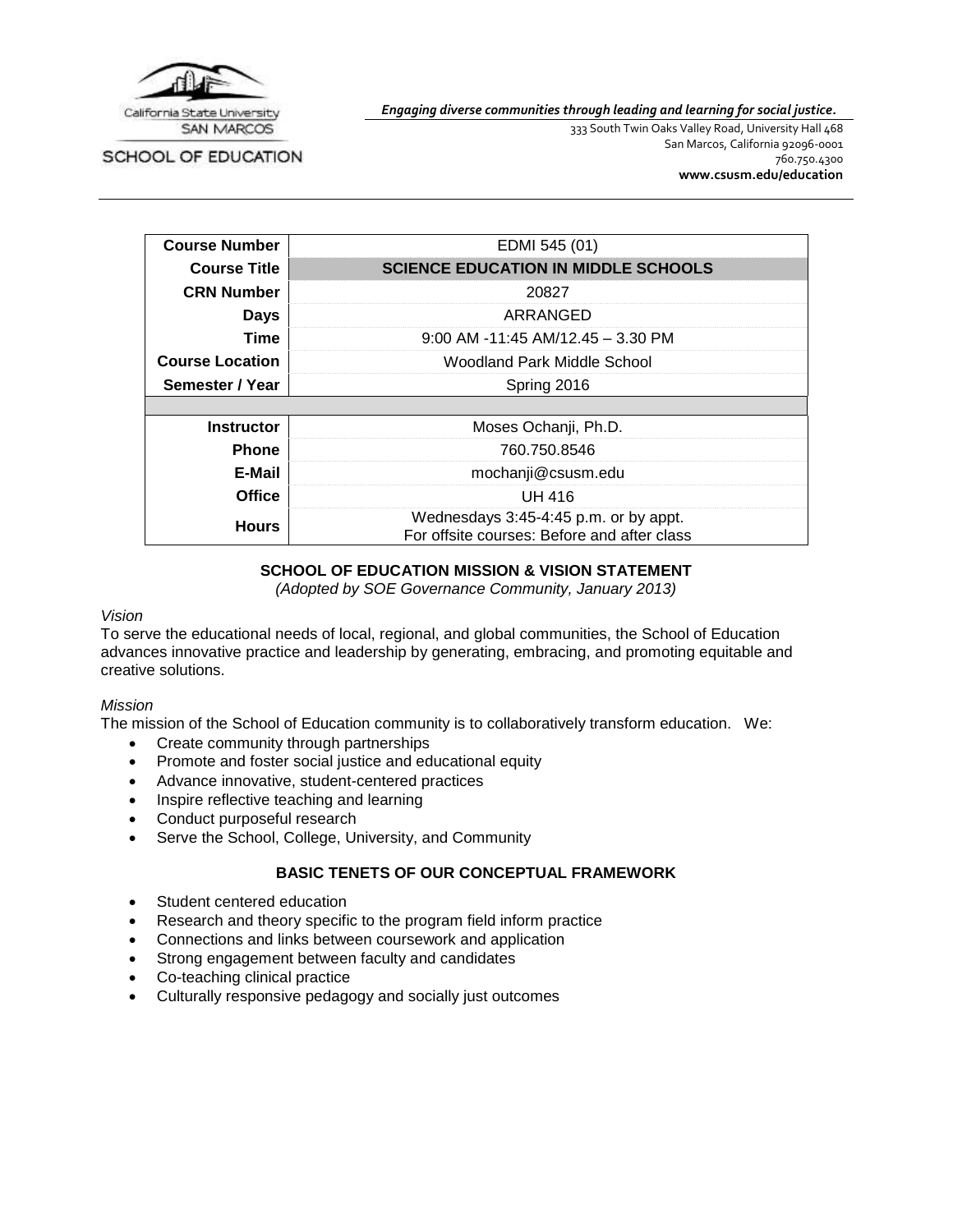## **TABLE OF CONTENTS**

| 1.                                                                                                    |  |  |  |
|-------------------------------------------------------------------------------------------------------|--|--|--|
| 2.                                                                                                    |  |  |  |
| Next Generation Science Standards (NGSS) and Health Education Standards Activity - 15% 11<br>3.       |  |  |  |
| 5E Hands-on Learning Cycle Science Lesson Plan - 10 points - See class schedule for due dates13<br>4. |  |  |  |
| 5E Hands-on Learning Cycle Science Lesson Presentation - 10 points (See assignment grading<br>5.      |  |  |  |
| 15                                                                                                    |  |  |  |
| 5E Hands-on Learning Cycle Science Lesson Reflection - 5 points: Due one week from the date of<br>6.  |  |  |  |
|                                                                                                       |  |  |  |
| 7.                                                                                                    |  |  |  |
| 8.                                                                                                    |  |  |  |
| Integrated Science & Social Studies Unit, Webquest and Presentation-15 Points 16<br>9.                |  |  |  |
| Make-up Assignment: 5 make up points for each missed class or late arrivals/early departures17<br>10. |  |  |  |
| RESOURCES THAT CAN HELP IN YOUR LEARNING OF SCIENCE CONTENT AND METHODS 17                            |  |  |  |
|                                                                                                       |  |  |  |
|                                                                                                       |  |  |  |
|                                                                                                       |  |  |  |
|                                                                                                       |  |  |  |
|                                                                                                       |  |  |  |
|                                                                                                       |  |  |  |
|                                                                                                       |  |  |  |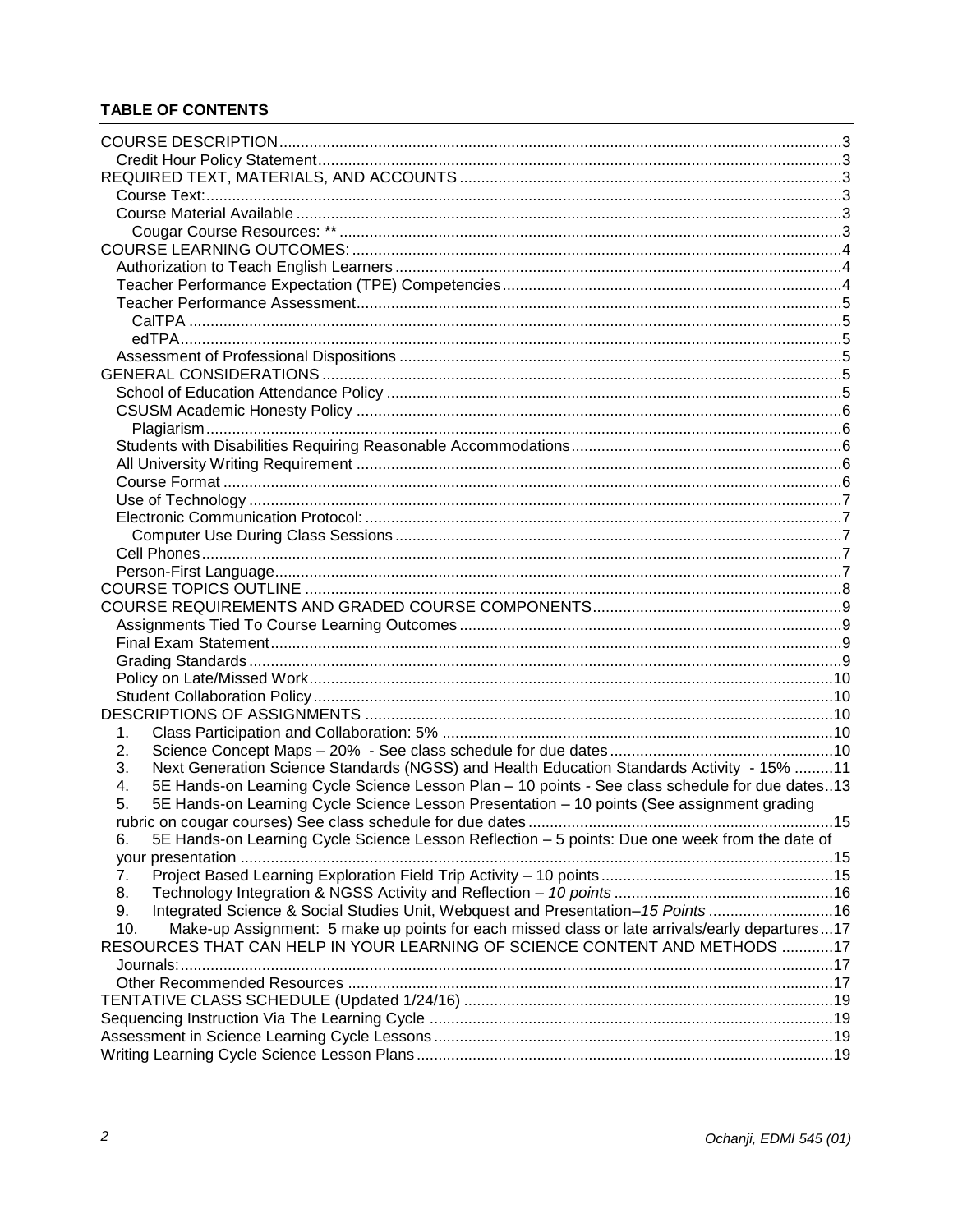## **COURSE DESCRIPTION**

<span id="page-2-0"></span>This course focuses on developing an understanding of theory, methodology, and assessment of science in self-contained or departmentalized settings in integrated and inclusive middle level classrooms. *This course is aligned with California's SB 2042 Standards* and it is designed to provide a comprehensive overview of the objectives, skills, concepts, experiments, materials, and methods necessary to teach science to elementary and middle school children. A series of team activities will provide you with first-hand experiences in these areas. This course focuses on instructional methods, techniques, materials, lesson planning, curriculum development, organization and assessment in science. The integration of curricular areas is addressed. Methods of cross-cultural language and academic development will be integrated into the course.

**Course Prerequisite:** Admission to a Multiple Subject/CLAD Teacher Credential Middle Level Program.

## <span id="page-2-1"></span>**Credit Hour Policy Statement**

For each hour of classroom time spent in learning in this course, each teacher candidate is expected to spend at least 2 hours of learning outside of the classroom. Examples of outside learning are text readings and reading responses, lesson planning, working on course assignments, and practice teaching with students.

## **REQUIRED TEXT, MATERIALS, AND ACCOUNTS**

#### <span id="page-2-3"></span><span id="page-2-2"></span>**Course Text:**

Friedl, A.E. & Koontz, T.Y. (2005). *Teaching Science to Children. An Inquiry Approach, 6 th Ed.* NY: McGraw-Hill. **PLEASE BRING TO EACH CLASS**

National Academy of Science (2013). [Next Generation Science Standards:](http://www.nap.edu/openbook.php?record_id=18290) For States, By States. National D.C.: Academy of Sciences. Available at [http://www.nap.edu/catalog/18290/next-generation-science](http://www.nap.edu/catalog/18290/next-generation-science-standards-for-states-by-states)[standards-for-states-by-states](http://www.nap.edu/catalog/18290/next-generation-science-standards-for-states-by-states)

California Department of Education (2008). *Health Education Content Standards for California Public Schools.* Sacramento, CA: CDE. **<http://www.cde.ca.gov/be/st/ss/documents/healthstandmar08.pdf>**

#### <span id="page-2-5"></span><span id="page-2-4"></span>**Course Material Available**

#### **Cougar Course Resources: \*\***

A Framework for K-12 Science Education: Practices, Cross-Cutting Concepts, and Core Ideas. Available at: *<http://www.nextgenscience.org/framework-k%E2%80%9312-science-education>*

*Next Generation Science Standards* (Achieve, 2013). Available at:<http://www.nextgenscience.org/>

*Next Generation Science Standards for California Public Schools, K-12*. Available at: <http://www.cde.ca.gov/pd/ca/sc/ngssstandards.asp>

*Health Education Content Standards for California Public Schools K-12. (*2008).Sacramento: California Dept. of Education. Available at: <http://www.cde.ca.gov/be/st/ss/documents/healthstandmar08.pdf>

**\*\*** If the hyperlinks do not open a document, copy and paste the URL into a browser. *Other handouts (assignments guidelines and rubrics) and resources will be distributed in class and through the Moodle course site.*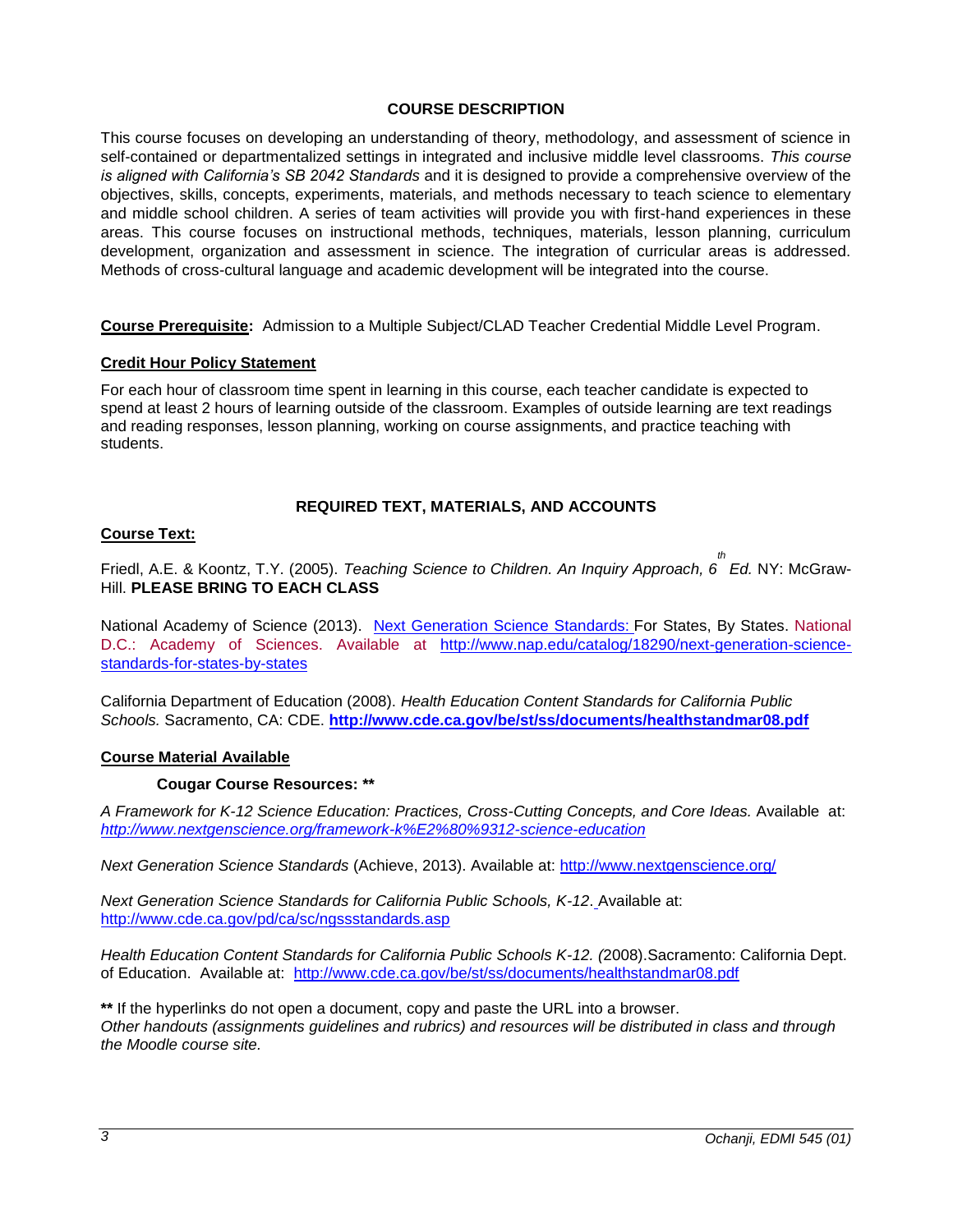## **COURSE LEARNING OUTCOMES:**

<span id="page-3-0"></span>After successful completion of this course, students will be able to:

- 1. Demonstrate proficiency with inquiry skills of observing, measuring, inferring, classifying, predicting, verifying predictions, hypothesizing, isolating variables, interpreting data, and experimenting.
- 2. Identify and use exemplary materials (technology and technology resources, curriculum, science programs, textbooks, equipment, ancillary materials) appropriate for K-8 school children.
- 3. Demonstrate knowledge, understanding, and use of the *Framework for K-12 Science Education* and the *Next Generation Science Standards*.
- 4. Demonstrate an understanding of the physical, earth, and life science concepts included in the *Next Generation Science Standards* by designing science lessons to teach the concepts.
- 5. Demonstrate an understanding of the Health Education Standards for California Public Schools and their connection/application to science content standards.
- 6. Plan, teach, and reflect on a lesson focusing on a hands-on science activity using the 5-E learning cycle approach.
- 7. Apply the Learning Cycle model of instruction as it relates to teaching science in a contemporary manner.
- 8. Identify and use simulation tools and demonstrate the use of technology to enhance elementary science teaching and learning.
- 9. Demonstrate confidence in leading and performing investigations designed to teach science concepts, science process skills, and scientific attitudes.
- 10. Effectively use authentic methods of assessment to evaluate learning of science concepts and processes.
- 11. Practice strategies to include all students in science (linguistically and culturally diverse, students with disabilities and other students with special needs).
- 12. Use reflection as a tool to increase conceptual understanding of science concepts and the ability to improve teaching.

## <span id="page-3-1"></span>**Authorization to Teach English Learners**

This credential program has been specifically designed to prepare teachers for the diversity of languages often encountered in California public school classrooms. The authorization to teach English learners is met through the infusion of content and experiences within the credential program, as well as additional coursework. Candidates successfully completing this program receive a credential with authorization to teach English learners. *(Approved by CCTC in SB 2042 Program Standards, August 02)*

## <span id="page-3-2"></span>**Teacher Performance Expectation (TPE) Competencies**

The course objectives, assignments, and assessments have been aligned with the CTC standards for the Multiple Subject Credential. This course is designed to help teachers seeking a California teaching credential to develop the skills, knowledge, and attitudes necessary to assist schools and district in implementing effective programs for all students. The successful candidate will be able to merge theory and practice in order to realize a comprehensive and extensive educational program for all students. You will be required to formally address the following TPEs in this course:

## **TPE Primary Emphases in EDMI 545**:

- TPE 1a-Subject Specific Pedagogical Skills for MS Teaching Assignments (Science)
- TPE 5-Student Engagement

## **TPE Secondary Emphases in EDMI 545**:

- TPE 4-Making Content Accessible
- TPE 7-Teaching English Learners
- TPE 9-Instructional Planning
- TPE 14-Educational Technology in Teaching and Learning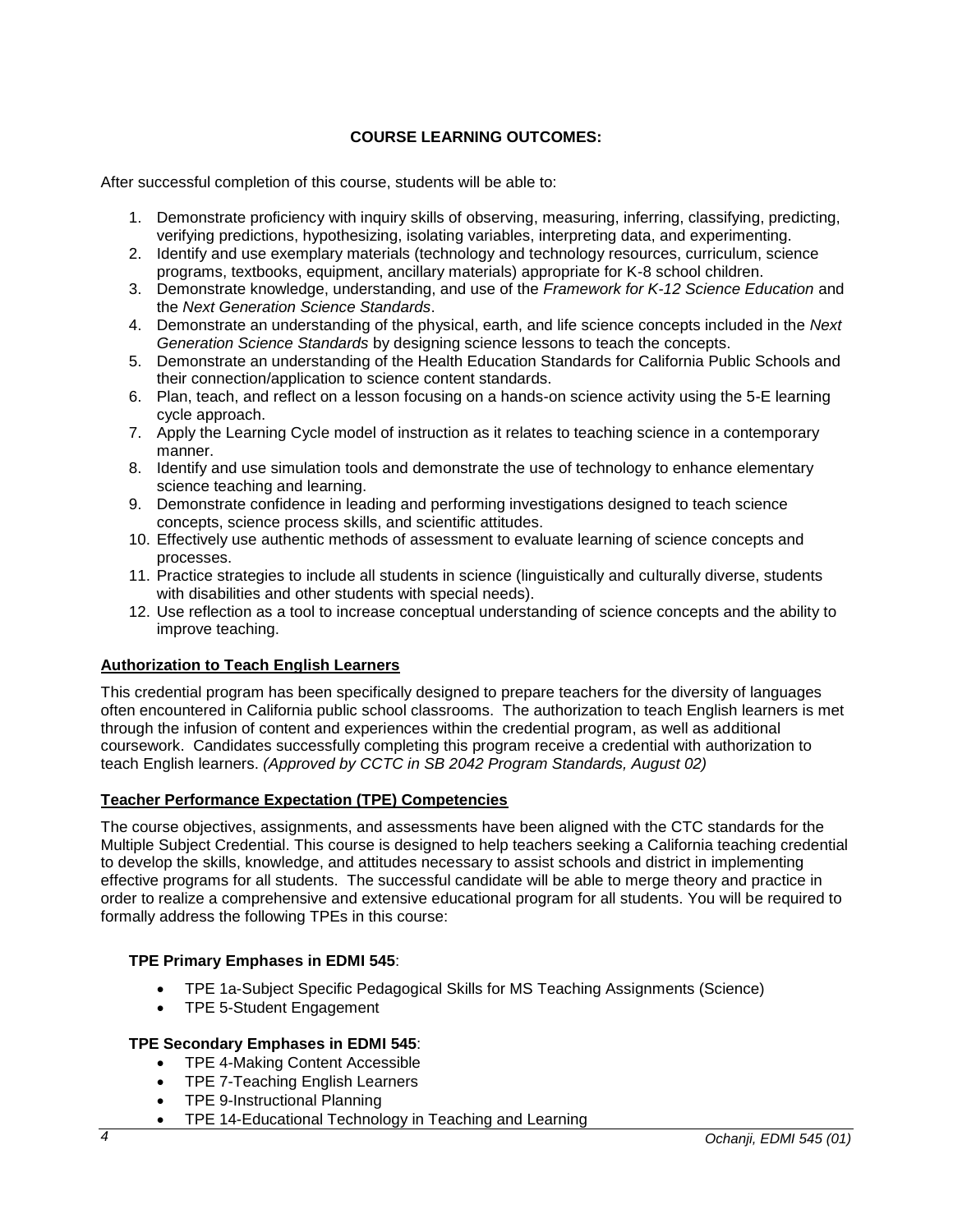## <span id="page-4-0"></span>**Teacher Performance Assessment**

Beginning July 1, 2008 all California credential candidates must successfully complete a state-approved Teacher Performance Assessment (TPA), as part of the credential program of preparation. During the 2015- 16 academic year the CSUSM credential programs will use either the CalTPA (California Teacher Performance Assessment) or the edTPA (Educative Teacher Performance Assessment).

<span id="page-4-1"></span>Check with your program coordinator to determine which assessment is used for your credential program.

## **CalTPA**

To assist with your successful completion of the CalTPA, a series of informational seminars are offered over the course of the program. TPA related questions and logistical concerns are to be addressed during the seminars. Your attendance to TPA seminars will greatly contribute to your success on the assessment. The CalTPA Candidate Handbook, TPA seminar schedule, and other TPA support materials may be found on the SOE website:

<http://www.csusm.edu/education/CalTPA/ProgramMaterialsTPA.html>

## <span id="page-4-2"></span>**edTPA**

Beginning in fall 2015, for newly entering initial candidates, the CSUSM assessment system is the edTPA. To assist with your successful completion of the edTPA, a capstone class is part of your curriculum. In this class edTPA related questions and logistical concerns are addressed. Additional support materials are available on the edTPA website: [http://www.edtpa.com/PageView.aspx?f=GEN\\_Candidates.html](http://www.edtpa.com/PageView.aspx?f=GEN_Candidates.html) 2015/16 Middle Level candidates will complete the CalTPA .

Additionally, to support your success in your credential program and with TPA, SOE classes use common pedagogical language, lesson plans (lesson designs), and unit plans (unit designs).

## <span id="page-4-3"></span>**Assessment of Professional Dispositions**

Assessing a candidate's dispositions within a professional preparation program is recognition that teaching and working with learners of all ages requires not only specific content knowledge and pedagogical skills, but positive attitudes about multiple dimensions of the profession. The School of Education has identified six dispositions – social justice and equity, collaboration, critical thinking, professional ethics, reflective teaching and learning, and life-long learning—and developed an assessment rubric. For each dispositional element, there are three levels of performance - *unacceptable*, *initial target*, and *advanced target*. The description and rubric for the three levels of performance offer measurable behaviors and examples.

The assessment is designed to provide candidates with ongoing feedback for their growth in professional dispositions and includes a self-assessment by the candidate. The dispositions and rubric are presented, explained and assessed in one or more designated courses in each program as well as in clinical practice. Based upon assessment feedback candidates will compose a reflection that becomes part of the candidate's Teaching Performance Expectation portfolio. Candidates are expected to meet the level of *initial target* during the program.

## **GENERAL CONSIDERATIONS**

## <span id="page-4-5"></span><span id="page-4-4"></span>**School of Education Attendance Policy**

Due to the dynamic and interactive nature of courses in the School of Education, all candidates are expected to attend all classes and participate actively. At a minimum, candidates must attend more than 80% of class time, or s/he may not receive a passing grade for the course at the discretion of the instructor. Individual instructors may adopt more stringent attendance requirements. Should the candidate have extenuating circumstances, s/he should contact the instructor as soon as possible. *(Adopted by the COE Governance Community, December 1997).*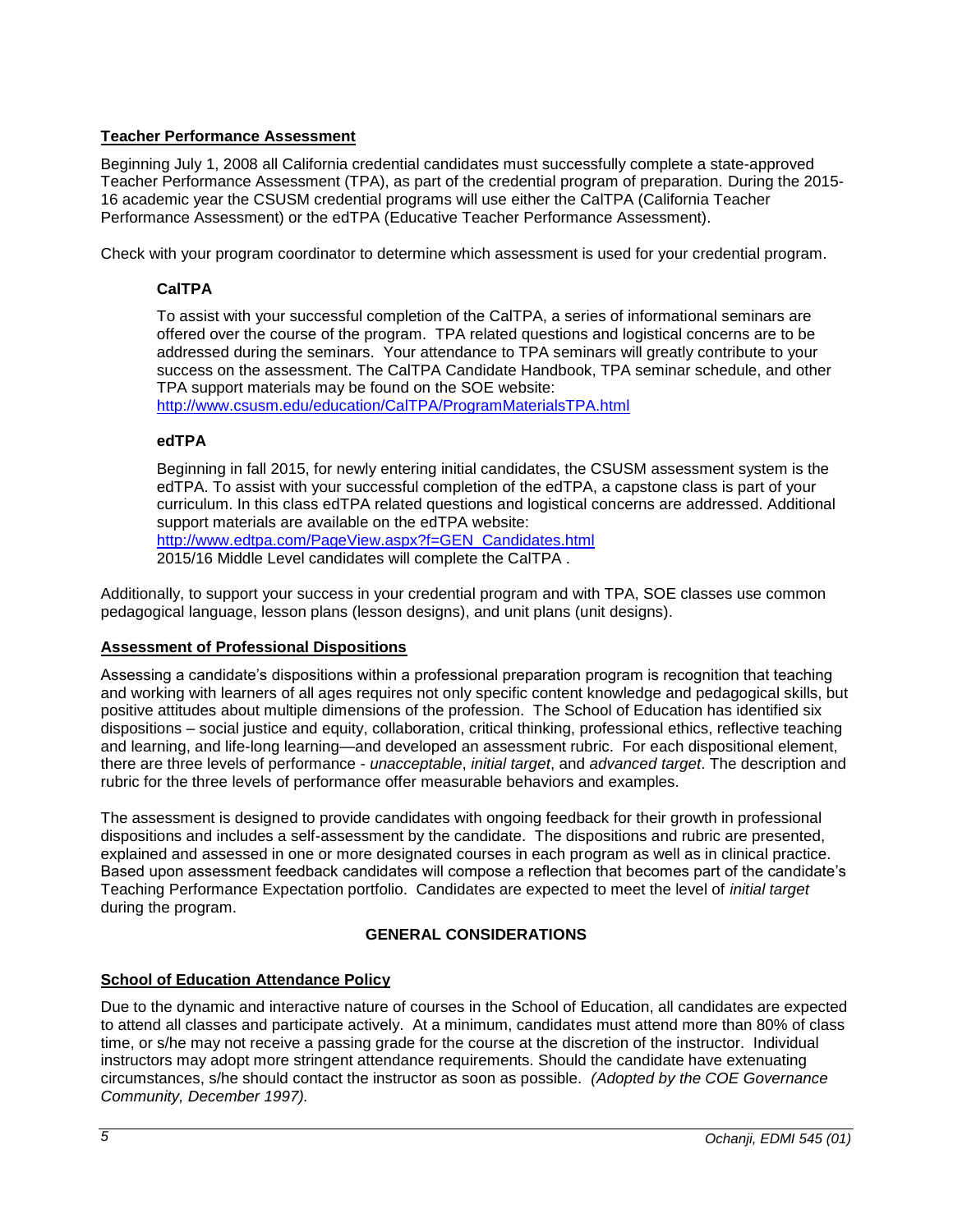For this class, you may miss up to one class without penalty. Each subsequent class session that you are absent from class drops your maximum final grade by 5% points. Late arrivals and early departures will affect your final grade as well. For each late arrival or early departure you will lose 2% points. A make-up assignment will be available for one missed class beyond the allowable limit (5% points for one class missed). This means that if you are absent twice and complete the makeup assignment and earn full credit points on this assignment, you may not be penalized on attendance. The makeup assignment applies to ALL absences excused or otherwise. Absences do not change assignment due dates.

If you find that you cannot attend class due to an emergency or very extenuating circumstances, please email any due assignments by the start of the class session it is due.

## <span id="page-5-0"></span>**CSUSM Academic Honesty Policy**

Students will be expected to adhere to standards of academic honesty and integrity, as outlined in the Student Academic Honesty Policy. All assignments must be original work, clear and error-free. All ideas/material that are borrowed from other sources must have appropriate references to the original sources. Any quoted material should give credit to the source and be punctuated accordingly.

Academic Honesty and Integrity: Students are responsible for honest completion and representation of their work. Your course catalog details the ethical standards and penalties for infractions. There will be zero tolerance for infractions. If you believe there has been an infraction by someone in the class, please bring it to the instructor's attention. The instructor reserves the right to discipline any student for academic dishonesty, in accordance with the general rules and regulations of the university. Disciplinary action may include the lowering of grades and/or the assignment of a failing grade for an exam, assignment, or the class as a whole.

Incidents of Academic Dishonesty will be reported to the Dean of Students. Sanctions at the University level may include suspension or expulsion from the University. Refer to the full Academic Honesty Policy at: [http://www.csusm.edu/policies/active/documents/Academic\\_Honesty\\_Policy.html](http://www.csusm.edu/policies/active/documents/Academic_Honesty_Policy.html)

## <span id="page-5-1"></span>**Plagiarism**

As an educator, it is expected that each candidate will do his/her own work, and contribute equally to group projects and processes. Plagiarism or cheating is unacceptable under any circumstances. If you are in doubt about whether your work is paraphrased or plagiarized see the Plagiarism Prevention for Students website [http://library.csusm.edu/plagiarism/index.html.](http://library.csusm.edu/plagiarism/index.html) If there are questions about academic honesty, please consult the University catalog.

## <span id="page-5-2"></span>**Students with Disabilities Requiring Reasonable Accommodations**

Candidates with disabilities who require reasonable accommodations must be approved for services by providing appropriate and recent documentation to the Office of Disabled Student Services (DSS). This office is located in Craven Hall 4300, and can be contacted by phone at (760) 750-4905, or TTY (760) 750- 4909. Candidates authorized by DSS to receive reasonable accommodations should meet with their instructor during office hours or, in order to ensure confidentiality, in a more private setting.

## <span id="page-5-3"></span>**All University Writing Requirement**

In keeping with the All-University Writing Requirement, all courses must have a writing component of at least 2,500 words (approximately 10 pages), which will be administered in a variety of ways in this course including lesson plans, assessment assignments, course text reading responses, reflections, concept maps; and journal writings on authentic teaching experiences.

## <span id="page-5-4"></span>**Course Format**

Traditional face-to-face format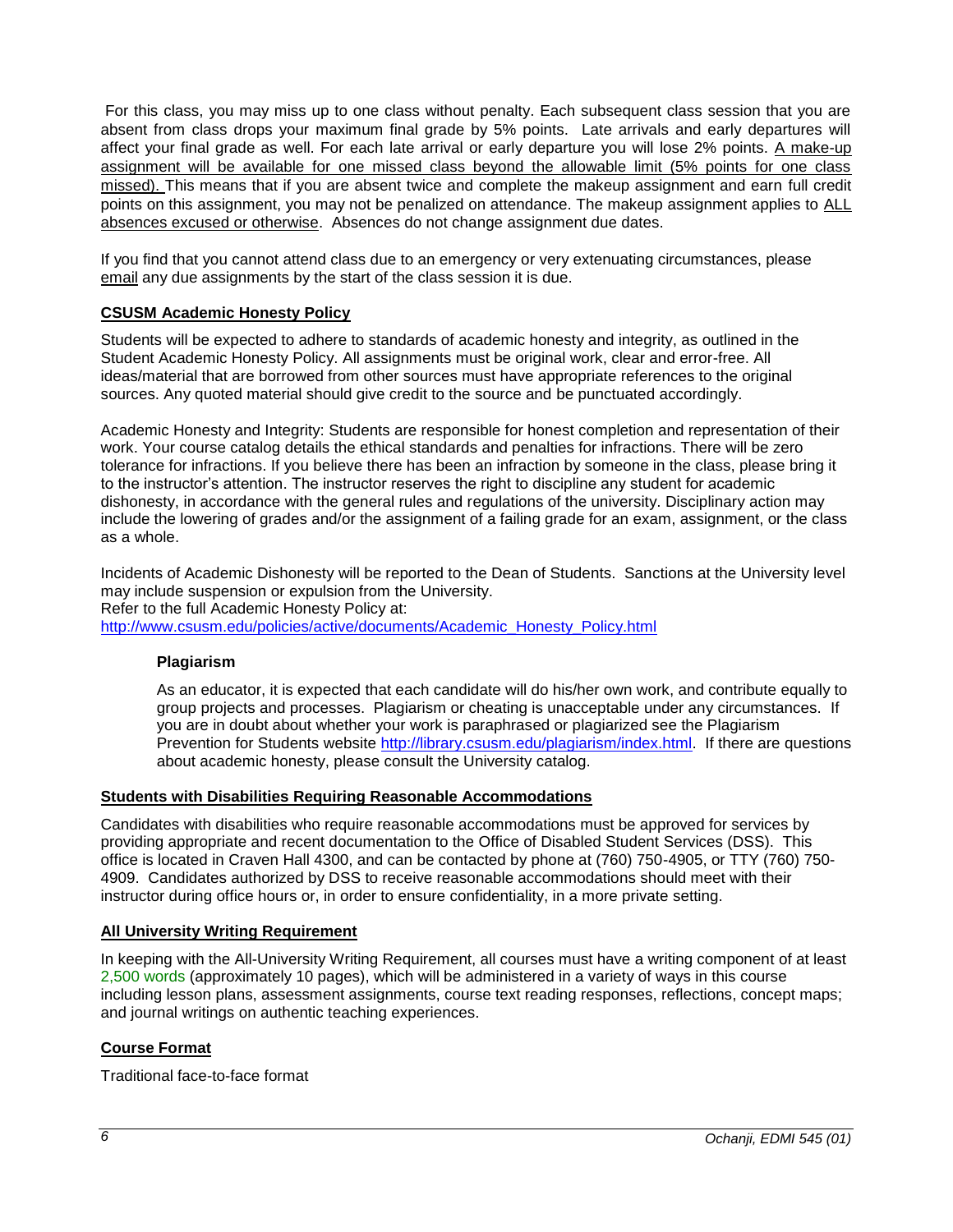## <span id="page-6-0"></span>**Use of Technology**

Candidates are expected to demonstrate competency in the use of various forms of technology (i.e. word processing, electronic mail, Moodle, use of the Internet, and/or multimedia presentations). Specific requirements for course assignments with regard to technology are at the discretion of the instructor. Keep a digital copy of all assignments for use in your teaching portfolio. Some assignments will be submitted online and some will be submitted in hard copy as well. All assignments will be submitted online, and some will be submitted in hard copy as well. Details will be given in class.

You must use your campus e-mail account for this class. The best way to contact me is by e-mail.

## <span id="page-6-1"></span>**Electronic Communication Protocol:**

Electronic correspondence is a part of your professional interactions. If you need to contact the instructor, email is often the easiest way to do so. It is my intention to respond to all received e-mails in a timely manner. Please be reminded that e-mail and on-line discussions are a very specific form of communication, with their own nuances and etiquette. For instance, electronic messages sent in all upper case (or lower case) letters, major typos, or slang, often communicate more than the sender originally intended. With that said, please be mindful of all e-mail and on-line discussion messages you send to your colleagues, to faculty members in the School of Education, or to persons within the greater educational community. All electronic messages should be crafted with professionalism and care.

Things to consider:

- Would I say in person what this electronic message specifically says?
- How could this message be misconstrued?
- Does this message represent my highest self?
- Am I sending this electronic message to avoid a face-to-face conversation?

<span id="page-6-2"></span>In addition, if there is ever a concern with an electronic message sent to you, please talk with the author in person in order to correct any confusion.

#### **Computer Use During Class Sessions**

You are welcome to use a laptop computer in class (in fact, it is highly encouraged to bring your laptop to class for various activities and for researching) when working on class assignments, for example. However, you will need to save checking email or other personal computer use for time outside of class. Most students find it disruptive when they are focusing on class activities or listening to presentations and can hear keyboarding in the classroom. Please be considerate of your instructor and peers in this regard. It is greatly appreciated by all!

#### <span id="page-6-3"></span>**Cell Phones**

Please turn off your cell phone before the start of each class. In addition, there will be no texting during class. It is unprofessional for teachers to use their cell phone during meetings with peers or during professional development activities (our class is considered professional development!). Peers will appreciate your consideration.

## <span id="page-6-4"></span>**Person-First Language**

Use "person-first" language in all written and oral assignments and discussions (e.g., "student with autism" rather than "autistic student"). Disabilities are not persons and they do not define persons, so do not replace person-nouns with disability-nouns. Further, emphasizes the person, not the disability, by putting the personnoun first.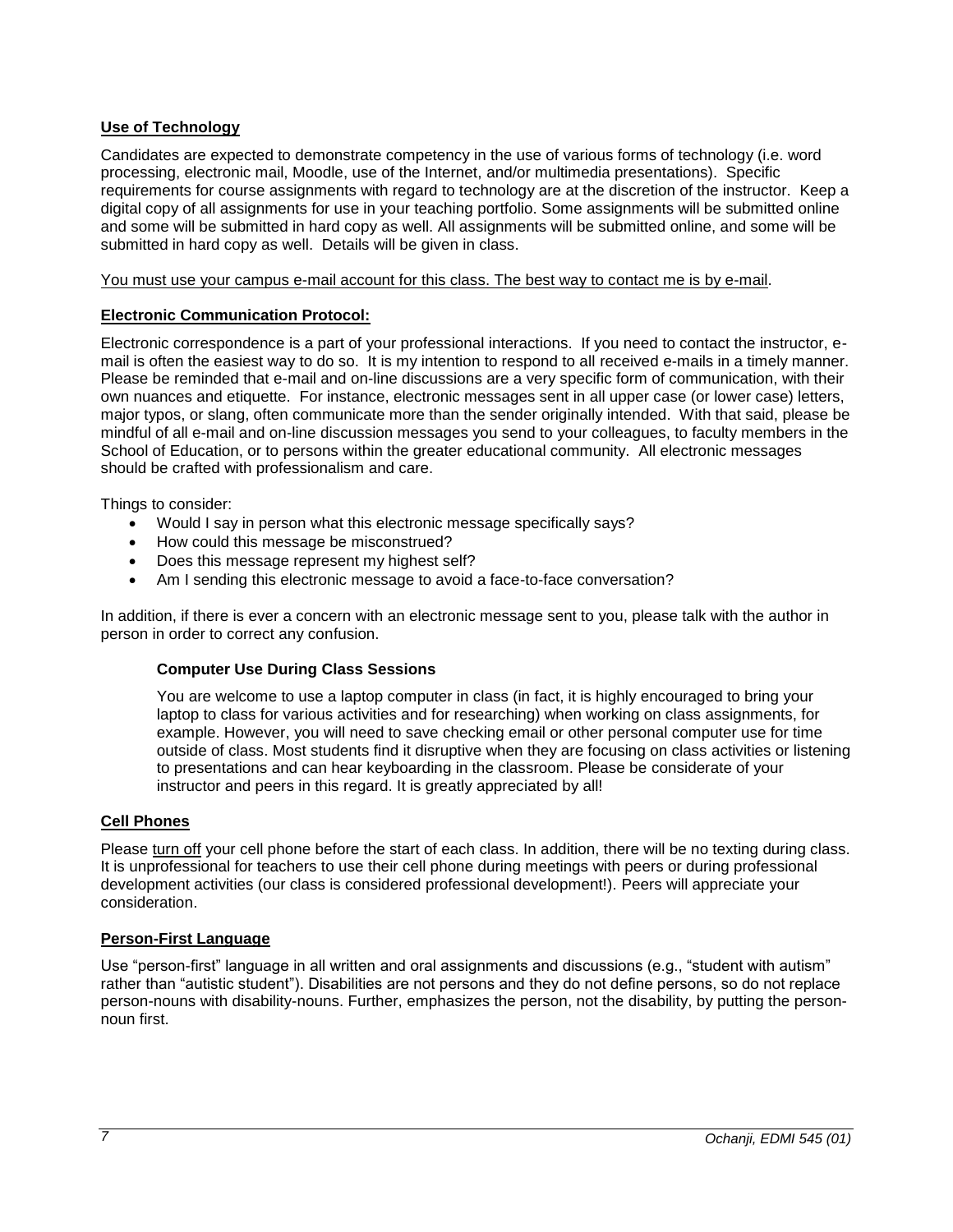## **COURSE TOPICS OUTLINE**

- <span id="page-7-0"></span>• The Nature of Science
- Discrepant Events in Science Teaching
- The Learning Cycle Model of Teaching
- **•** Learning Cycle Science Lesson Demonstrations
- Writing Objectives for Student Learning
- Developing Essential Questions for Teaching Science
- Writing Science Concept Definitions
- California Science Framework
- The *Next Generation Science Standards*
- SDAIE Strategies in Science: Teaching Science to English Learners
- Inclusion and Teaching Science to Students with Special Needs
- Differentiating Instruction and Assessment in Science
- Authentic Assessments in Science
- Infusing Writing Activities in Science Lessons
- Science Curriculum Kits and State Approved Texts
- Science Process Skills and Scientific Attitudes
- Current Issues in Science Education
- Infusing Technology Tools into Science Planning and Teaching
- Science Projects, Student Research, Science Fairs
- Safety in the Science Class
- Concept Mapping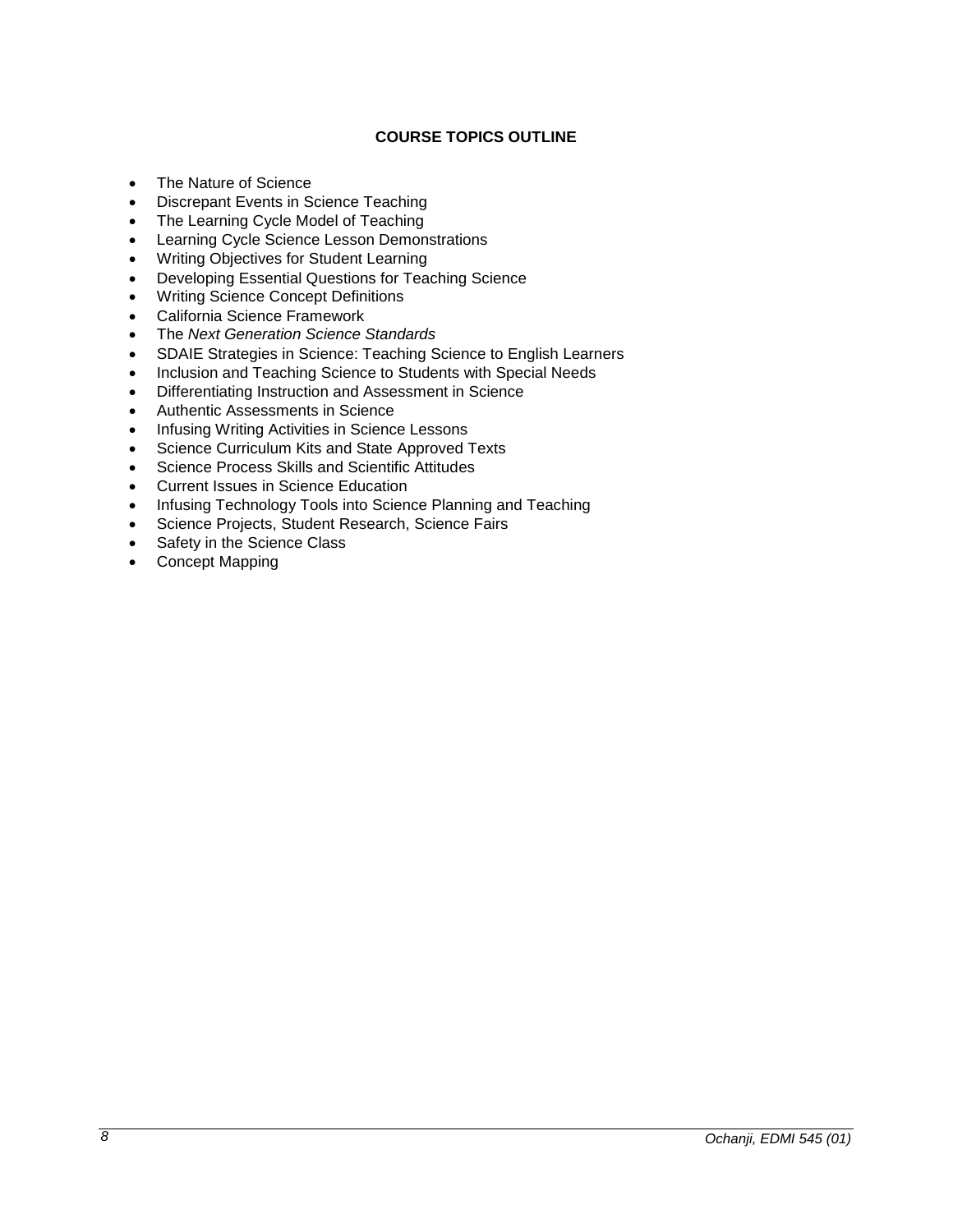## **COURSE REQUIREMENTS AND GRADED COURSE COMPONENTS**

## <span id="page-8-1"></span><span id="page-8-0"></span>**Assignments Tied To Course Learning Outcomes**

The following assignments contribute to the final, overall course grade. Each written assignment is expected to have a clear organizational presentation and be free of grammar, punctuation and spelling errors. There will be a reduction in points for the above-mentioned errors. Late assignments are not accepted. Prepare carefully for class, and be ready to discuss readings and assignments thoughtfully. Note Grading Standards and the Description of Exemplary Students on page 18 of this syllabus.

- 1. Class Participation 5 points
- 2. Science Concept Maps 20 points
- 3. California Science Framework and Health **Science Content Standards** Tasks 15 points
- 4. 5E Hands-on Learning Cycle Science Lesson Plan (Groups TBD) 10 points
- 5. 5E Hands-on Learning Cycle Science Lesson Presentation (Groups TBD) 10 points
- 6. 5E Hands-on Learning Cycle Science Lesson Reflection 5 points
- 7. Project Based Learning Field Trip Exploration Task 10 points
- 8. Technology Integration & NGSS Activity and Reflection 10 points
- 9. Integrated Science & Social Studies Unit Webquest 10 points
- 10. Integrated Science & Social Studies Unit Webquest Presentation 5 points
- 11. Make Up Assignment Up to 5 points for missed classes

Each student is responsible for ensuring that assignments are submitted correctly and on time. Late assignments will be penalized by a 10% point reduction each day they are late. Online assignments not correctly posted do not count as submitted and will be subjected to the late assignment policy. Keep digital copies of all assignments.

**NOTE***: Each student is responsible for ensuring that assignments are submitted correctly and on time. Most assignments will be submitted in hard copy at the start of class (per course schedule), and some specific assignments will also be submitted electronically to Moodle as class resources. Keep a digital copy of all assignments for your credential program electronic portfolio.*

## <span id="page-8-2"></span>**Final Exam Statement**

There is no final exam in this course.

## <span id="page-8-3"></span>**Grading Standards**

- A. 90-100%: Outstanding work on assignment, excellent syntheses of information and experiences, great insight and application, and excellent writing.
- B. 80-89%: Completion of assignment in good form with good syntheses and application of information and experiences; writing is good.
- C. 70-79%: Completion of assignment, adequate effort, adequate synthesis of information, and application of information and experiences, writing is adequate.
- D. 60-69%: Incomplete assignment, inadequate effort and synthesis of information, writing is less than adequate.

The above criteria will be applied in conjunction with specific assignment rubrics. Points earned will determine grades:

 $A = 93-100$   $A = 90-92$   $B = 87-89$   $B = 83-86$   $B = 80-82$   $C = 77-79$   $C = 73-76$ 

 $C = 70 - 72$   $D = 60 - 69$   $F = 0 - 59$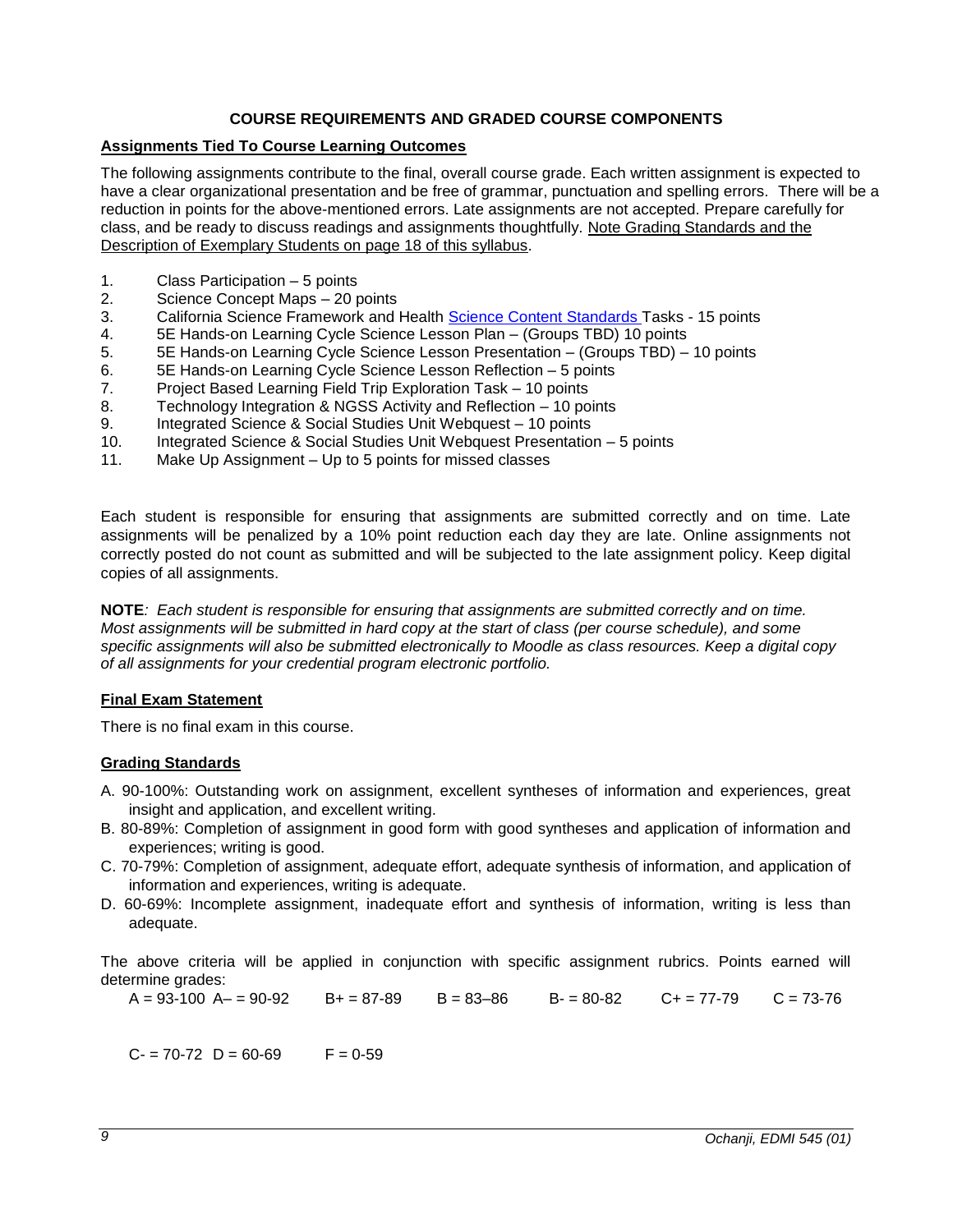## <span id="page-9-0"></span>**Policy on Late/Missed Work**

Due to the interactive nature of the course and assignments that require timely preparation and planning, with very few exceptions, late assignments will not be accepted. Please contact the course instructor if there are extenuating circumstances that impede the completion of a course assignment by the DUE date.

## <span id="page-9-1"></span>**Student Collaboration Policy**

Candidates will be required to work collaboratively on selected assignments and projects with classroom peers. The expectation for such collaborations is that each candidate will contribute equitably to the process and final product.

## **DESCRIPTIONS OF ASSIGNMENTS**

## <span id="page-9-3"></span><span id="page-9-2"></span>**1. Class Participation and Collaboration: 5%**

Teacher education is a professional preparation program and students will be expected to adhere to standards of dependability, professionalism, and academic honesty. Grading will include a component of "professional demeanor." Students will conduct themselves in ways that are generally expected of those who are entering the education profession, including the following:

- **On-time arrival to all class sessions and attendance for the entire class period**
- **Advance preparation of readings and timely submission of assignments**
- **A positive attitude at all times**
- **Active participation in all class discussions and activities**
- **Respectful interactions with the instructor and other students in all settings**
- **Carefully considered, culturally aware approaches to solution-finding**

**Class Discussions and Participation:** Students will engage in active learning each class session, and will be expected to actively participate. You may lose points for lack of participation based on the following criteria:

- Do you participate in class discussions productively, sharing your knowledge and understandings?
- Do you interact productively with your peers, taking on a variety of roles (leader, follower, etc.)?
- Do you contribute appropriately to group work—do you "do your share"?
- Are you able to accept/respect others' opinions?
- Are you supportive of others' ideas?
- Do you support your peers during their presentations?
- Can you monitor and adjust your participation to allow for others' ideas as well as your own to be heard?

## <span id="page-9-4"></span>**2. Science Concept Maps – 20% - See class schedule for due dates**

Assigned readings from the course text provide an important foundation for your increasing understanding of science content and how to effectively teach science. Three or four chapters from the course text *Teaching Science to Children: An Inquiry Approach* will be designated for reading on specific class meeting (see class schedule for chapter assignment). To demonstrate your comprehension of the readings, and assist you with meaningful class participation, you are asked to respond to specific science content-related reading assignments by completing a reading accountability journal entry in the form of a Concept Map. The concept map will be due at the beginning of class on the dates corresponding to the date the readings are assigned. You will only receive credit points if the concept map is completed by the start of class on date indicated in the schedule.

You will choose one of these chapters and read it to develop an in-depth understanding of its contents. For the chosen chapter, you will prepare a concept map that focuses on the science concepts (not the teaching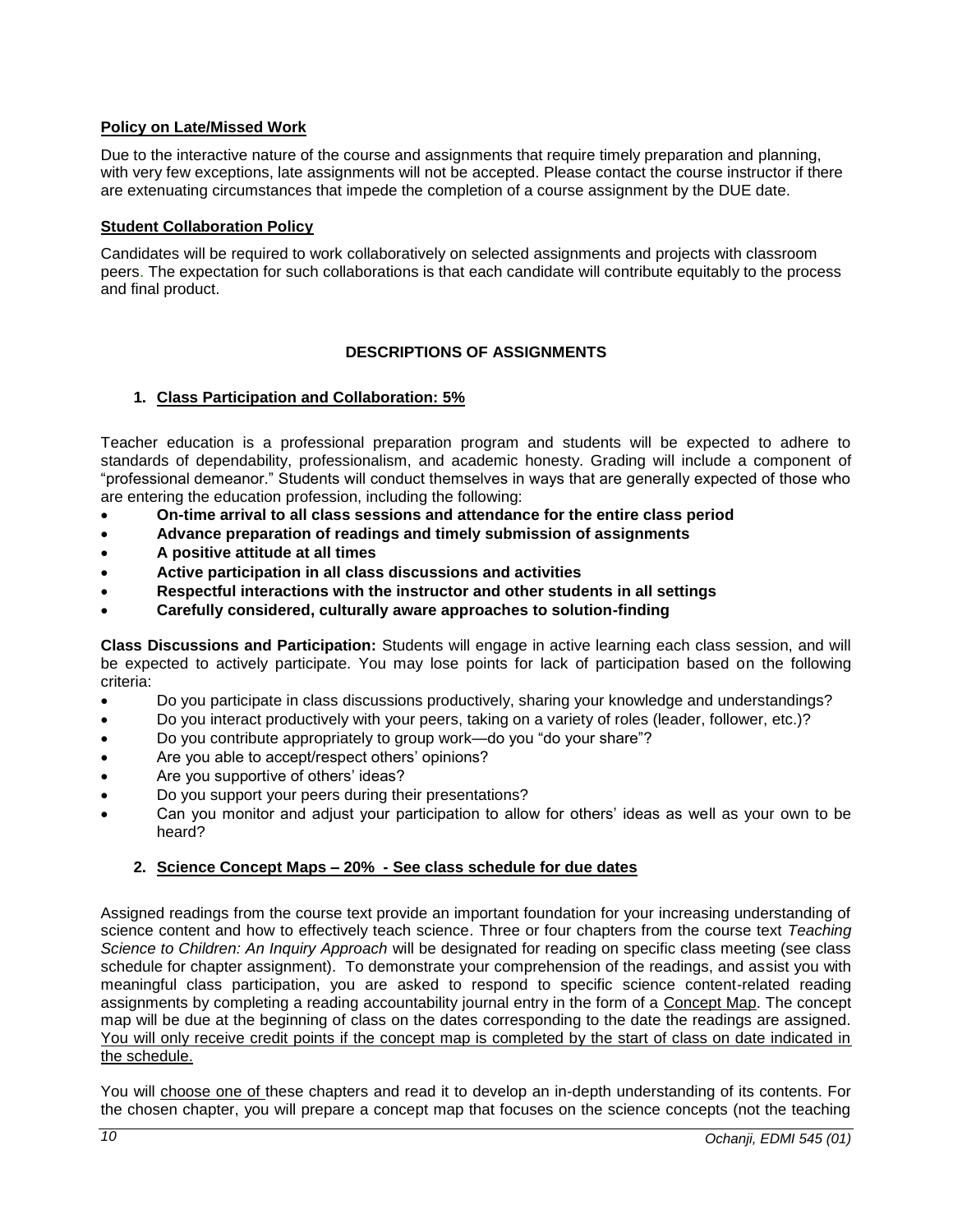activities) described in the chosen chapter. The complete concept maps will have at least that has 20 concepts with linking words and be will be created using correct **concept mapping procedures**. The concept maps should be generated using a concept mapping software of your choice. Hand written concept maps are not acceptable. Recommended software is Inspiration (available on all public university student computers and accessible to all students through Cougar Apps). Other free concept mapping software is available through common internet search tools. You must print and bring a copy of your concept map to class. Put your name, chapter and date when the reading was assigned at the top of each page. You will be asked to share your concept maps with your peers at the beginning of each class session. You should be prepared to share in depth the breadth of your concepts presented in the chapter you read. Individuals will be called on randomly to share their concept maps in class. You will automatically lose half the points on the day's concept map if you are unable to share the concepts with the class.

Each concept map has a possible total of 4 points based on the following criteria:

- a) Map shows clear hierarchy or relationship
- b) The Map includes at least 20 concepts
- c) Maps cover the depth of the science content in the assigned chapter
- d) Maps use 1-2 words or nouns for Concepts (not sentences)
- e) Maps consistently use verbs or prepositions for linking words between concepts.

## **3. Next Generation Science Standards (NGSS) and Health Education Standards Activity - 15%**

<span id="page-10-0"></span>Purpose of the assignment: To provide an in-depth introduction to the NGSS as a framework and foundation for you to begin to create science curriculum in other course assignments.

## **Task I A: Grade level Next Generation Science Standards Response: (Individual) – 7 pts.**

Using the NGSS for your assigned grade level, pick ONE Performance Expectation (PE) from EACH standard. For each PE, come up with a brief description of an activity that children in that grade can do. You should end up with a standard (e.g MS-LS4-5), a PE, and a 3-4-sentence description of an activity. See examples on cougar Courses for what your sections should look like.

Depending on the number of standards for the grade level, you might have fewer or more sections depending on the number of standards. For grades 6-8 use the Earth and Space Science (ESS) standards for  $6<sup>th</sup>$  grade, Life Science (LS) standards for  $7<sup>th</sup>$  grade and Physical Science (PS) standards for  $8<sup>th</sup>$  grade. For 5<sup>th</sup> grade choose one standard from the Physical Science (PS) standards, one form the Life Science (LS) Standards and one from the earth and space science standards (ESS). **NOTE:** *These must be HANDS-ON science activities, not Internet research or writing activities!!!*

#### **Task I B: Grade level Health Education Content Standards Response (Individual) – 3 pts.**

The Health Education Content Standards for California Public Schools are categorized into 8 Health Content Standards: Essential Health Concepts; Analyzing Health Influences; Assessing Valid Health Info; Interpersonal Communication; Decision Making; Goal Setting; Practicing Health Enhancing Behaviors; and Health Promotion. These 8 content standards are included in 6 Health Content Areas: Nutrition and Physical Activity; Growth, Development & Sexual Health; Injury Prevention and Safety; Alcohol, Tobacco, and Other Drugs; Mental, Emotional, and Social Health; and Personal and Community Health.

For the same grade level assigned to you for Task I A, you will select one Health Content Standard under one of the Health Content Areas and write an activity that students in that grade level can do. You should end up with one section for Health Education, which includes one Health Content area, one Health Content Standard, and a 3-4-sentence description of an activity that reflects both.

## **Bring a copy to class and also submit on cougar courses. Upload your Task I A AND Task I B (as ONE document) to Moodle session 2.**

The complete write up for Tasks I A and I B should be no more than two pages. See example on below.

#### **Task II: Team lesson sketch, preparation, and presentation – (in class with your team)** – **5 pts.**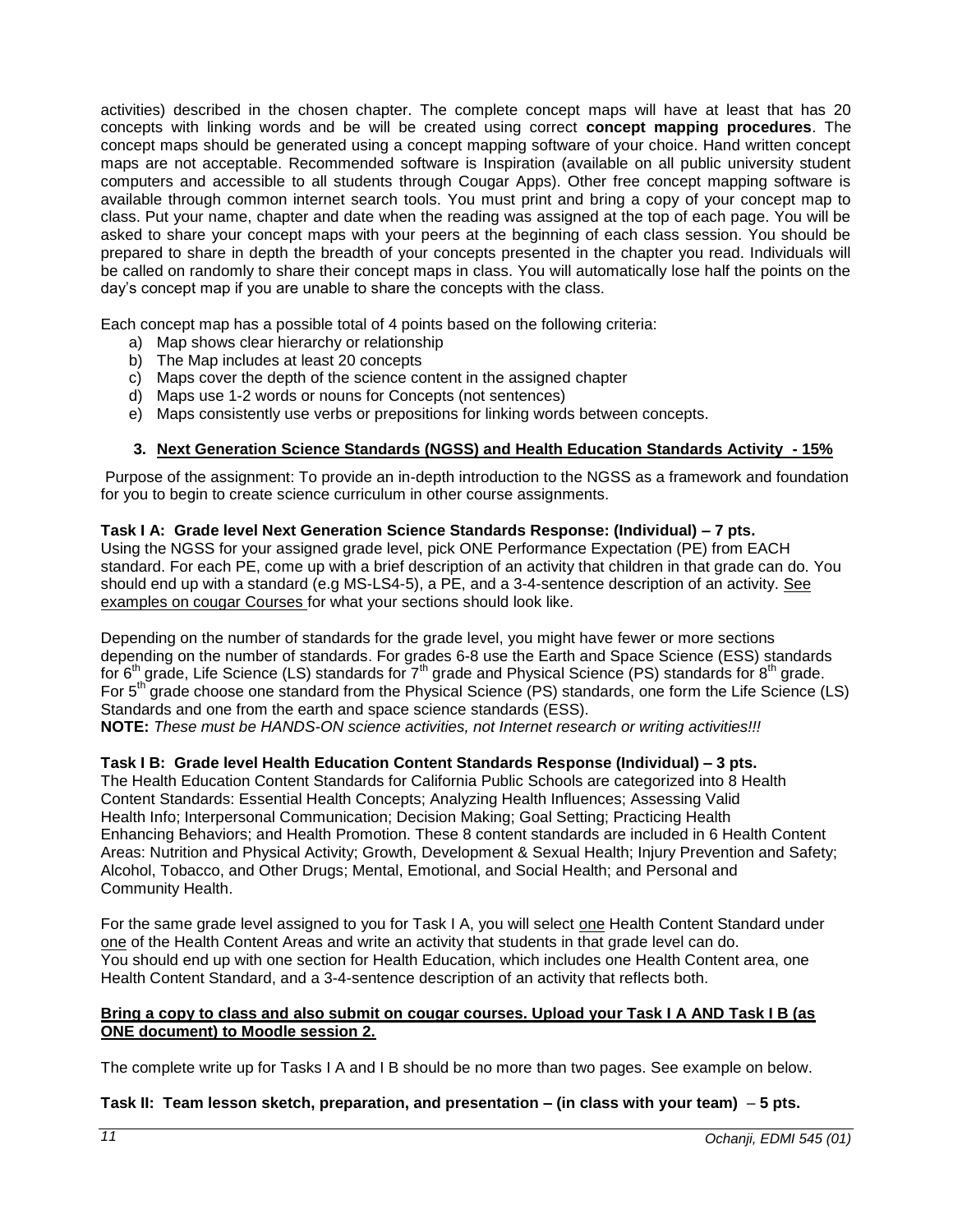Get together with your team; take takes sharing the activities you chose for each standard. . Look at the activities that were collectively written up for Task I A. Choose one activity. Then…

- As a team, create a PowerPoint lesson sketch/description for the activity (with a lesson title, NGSS standard and Performance Expectation, learning objectives, an assessment plan, and a detailed description what the students will do during the lesson). Make sure you write out the standard and PE on which your lesson plan is based. Add the **group lesson sketch** to the group PPT below.
- As a team, come up with a brief overview of the NGSS Standards for your grade. Don't try to give us every single line of the standards. Summarize in such a way (use bullet points) that we see generally what students are supposed to learn in your grade level--the Big ideas. On a PPT, list the bulleted competencies indicated in the NGSS for your grade. Upload your group PPT to Moodle session 2.
- Each team member should also add to the group PPT his/her Health Content Standard/Health Content Area idea (i.e., Task I B)
- In about 12 minutes, present your lesson plan sketch and science standards overview to the class. Be prepared to explain why your lesson activity represents really good science for kids.
- You presentation should include the following elements overview of the NGSS for your grade level, a lesson description for one of the performance expectations for the standards, why the lesson activity represents good science teaching, and each member's health standard and the corresponding activity.

Your grade for this assignment will be based on the content and quality of your presentation, and on the level of collaboration with your team.

Upload the group PowerPoint to Moodle session 2. **Note: Only one submission per group is required.**

## **Sample Response to Assignment Tasks I A and I B**.

#### **Grade Four: Next Generation Science Standards**

Standard 4-PS3: Physical Science - Energy

Performance Expectation 4-PS3-4: Apply scientific ideas to design, test, and refine a device that converts energy from one form to another.

Activity:

Using one flashlight bulb, one insulated copper wire, and one D-battery, students will determine how to create a complete electrical circuit in order to light the bulb. Students will then use 3 insulated copper wires, one flashlight battery, a battery holder, one D-cell battery, and a brass brad inserted into a 3x5 note card to create a switch that turns the light bulb on and off.

Standard 4-PS4: Physical Science – Waves and Their Applications in Technologies for Information Transfer Performance Expectation 4-PS4-2: Develop a model to describe that light reflecting from objects and entering the eyes allows objects to be seen.

Activity

Using a prism and a flashlight, each student will separate the component colors of white light light through refraction by shining the flashlight through the prism onto a white surface (e.g., a white wall, a whiteboard) in the classroom. Using color paddles and a flashlight, student triads will explore how to produce white light.

Standard 4-LS1: From Molecules to Organisms: Structures and Processes Performance Expectation 4-LS1-1: Construct an argument that plants and animals have internal and external structures that function to support survival, growth, behavior, and reproduction.

**Activity** 

Using a fresh, white carnation flower placed overnight in a vase containing food coloring and water, students will use a scalpel to dissect the stem to reveal that the colored water was transported through the xylem to the flower through capillary action occurring from the roots to stem to flower.

## Standard 4-ESS1: Earth's Place in the Universe

Performance Expectation 4-ESS1-1: Identify evidence from patterns in rock formations and fossils in rock layer to support an explanation for changes in a landscape over time.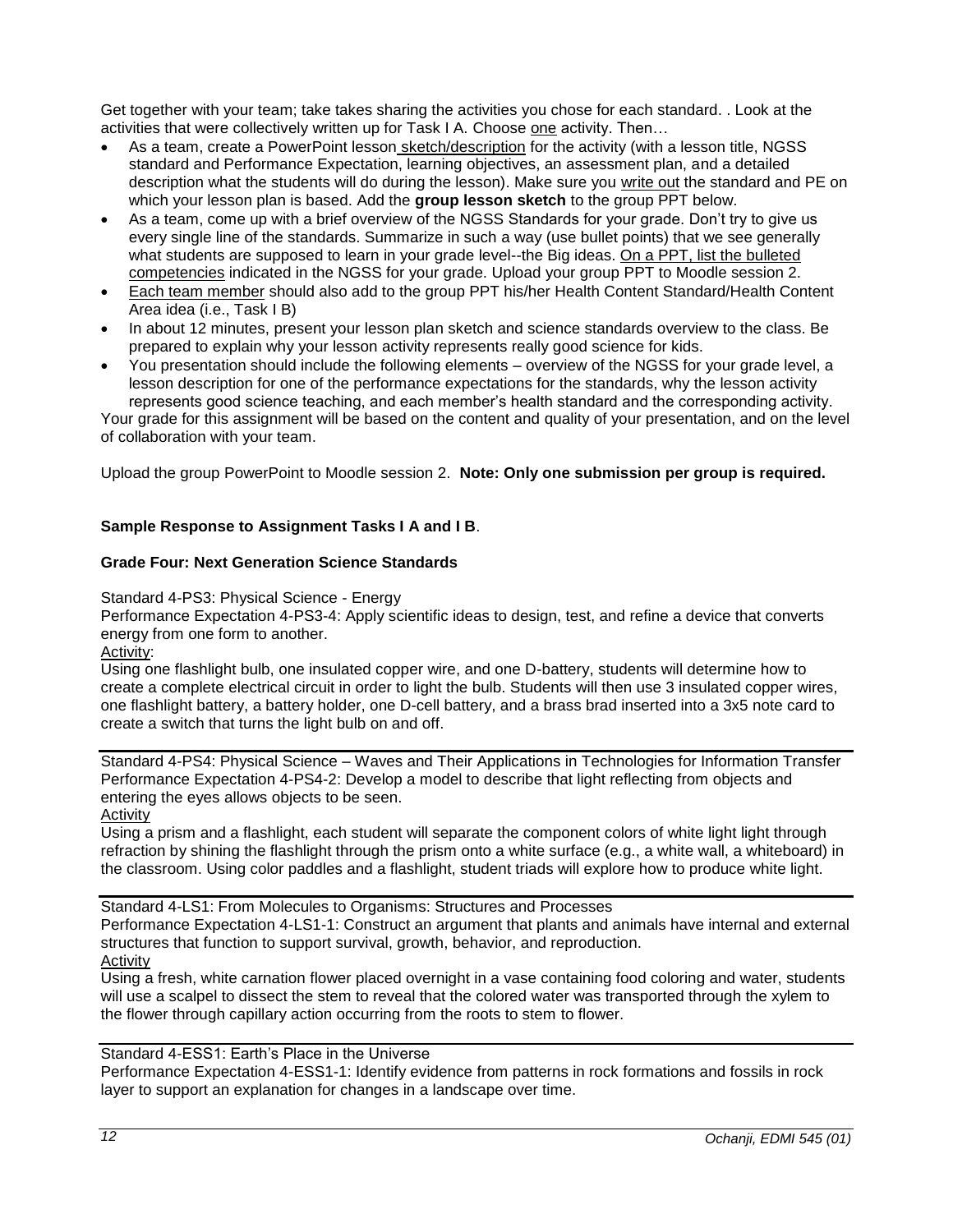Activity: How Do Geologists Study the Earth's Interior? The teacher will prepare 3 different colors of cake batter and layer the 3 colored batters (vary layers in each cupcake) in foil baking muffin cups. Drop in small pieces of seashells and dried plant leaves into one specific layer (vary each cupcake). Top each cupcake with frosting (after baking) to model soil. Each student will use a transparent plastic straw, a toothpick, and a piece of paper folded into 4 sections. One section is a prediction of what the inside of the cupcake might be. The remaining 3 sections are drawings of core samples using the straw cut to appropriate lengths.

## Standard 4-ESS2: Earth's Systems

Performance Expectation 4-ESS2-2: Analyze and interpret data from maps to describe patterns of Earth's features.

Activity: Using a foam mountain kit, students will construct a mountain and identify the base, peak, and elevation. Using each piece, students will first construct a topographic map and identify contour lines, the contour interval, and slope steepness. Students will then construct a mountain profile using the data generated from the topographic map.

Standard 4-ESS3: Earth and Human Activity

Performance Expectation 4-ESS3-2: Generate and compare multiple solutions to reduce the impacts of natural Earth processes on humans.

Activity: Using 30 toothpicks and 30 mini-marshmallows, each student will construct an earthquake resistant structure using cubes and triangles that will be tested in a rectangular pie pan with solidified Jello**®**. Students may cut toothpicks in half to build their structure. The teacher will shake each pie pan using horizontal motions (gentle pressure, mid-pressure, violent pressure) to simulate horizontal movement of an earthquake.

Health Content Area: Nutrition and Physical Activity

Health Content Standard 1.8.N - Identify ways to increase and monitor physical activity*.*

Activity

In pairs, students will take turns in a jump rope activity. Starting with 5 jumps and increasing the jumps by 5, they will observe and record the maximum number of jumps that their partner can comfortably complete.

## <span id="page-12-0"></span>**4. 5E Hands-on Learning Cycle Science Lesson Plan – 10 points** *-* **See class schedule for due dates**

The spirit of the assignment is to develop and teach a particular kind of a science inquiry lesson that teaches both science process skills and science content using the learning cycle instructional model.

You will work in groups of three to create and lead a science lesson based on the Learning Cycle Model of Instruction. You will prepare and teach this lesson to your classmates. Use activities from the textbook, Internet sites or other science resources. The team should teach the lesson as you would to elementary or middle school students.

**The lessons should include hands-on activities that emphasize specific science process skills and specific science concepts. The Exploration and Application phases of the Learning Cycle require different hands-on science activities and manipulatives. Hands-on activities are NOT reading or completing worksheets (though they may require students to read something or complete lab observation sheets).** 

Your lesson plan should also identify and explain Strategies for English language learners and adaptations for students with special needs and adaptations for GATE students.

#### **5E –Learning Cycle Lesson Procedures/ Instructional Strategies**

Explain the procedures thoroughly for each phase of the Learning Cycle. Include what the teacher will do and what the students will do.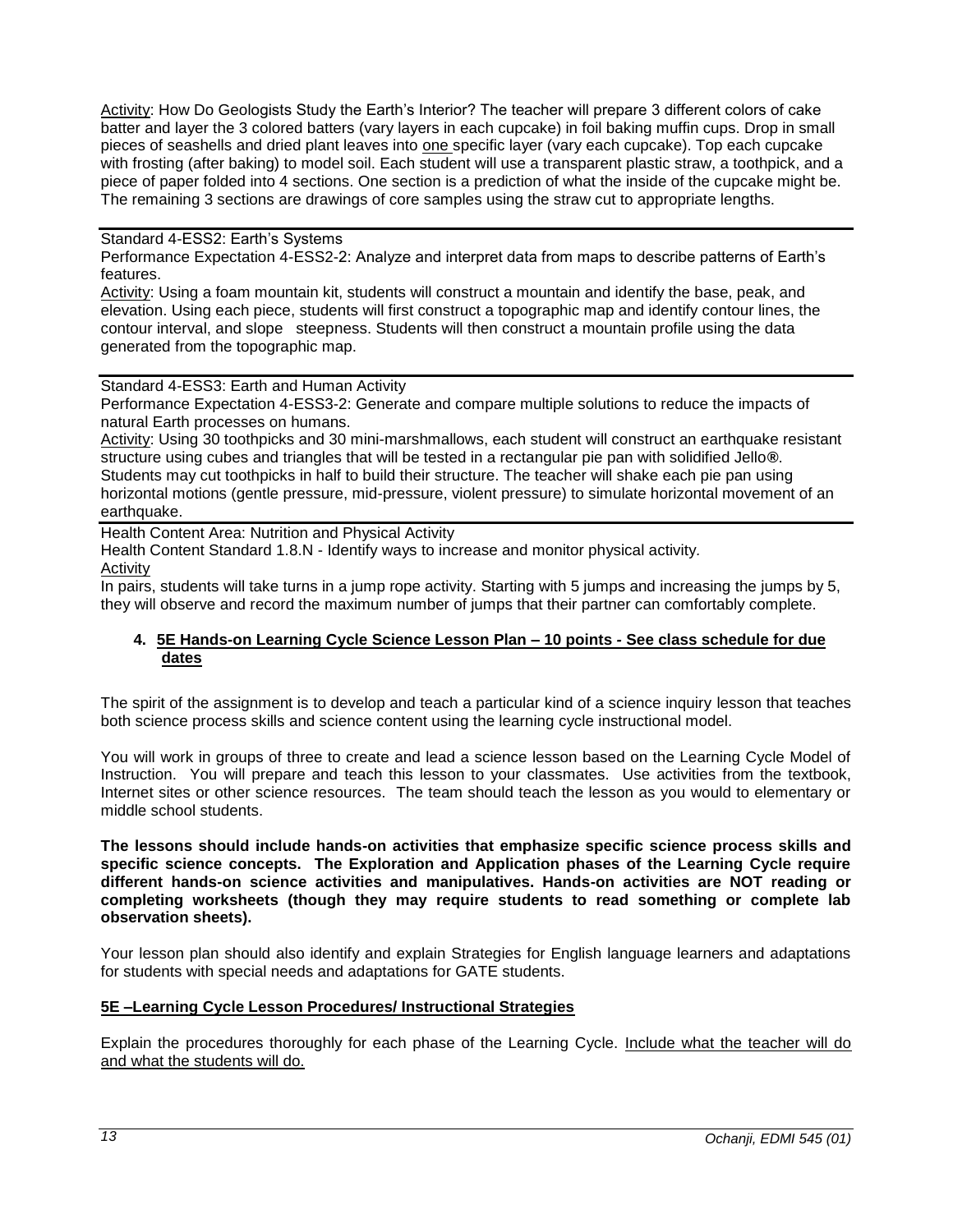## **5E- Learning Cycle:**

**Learning Cycle Part 1: Engage**: the "catch"

- Tap students' Prior Knowledge
- Focus learners thinking by piquing their interest
- Spark interest in the topic

**Learning Cycle Part 2: Explore**: the "do"

- Provide hands- on activities
- Provide common, concrete, tactile experiences with skills and concepts
- Student driven
- Inquiry based

## **Learning Cycle Part 3: Explain**: "the lesson"

- Connect the pieces together
- Use language of instruction
- Higher order thinking questions
- Use students previous experiences as the basis for explaining concepts
- Clarify and correct misconceptions

## **Learning Cycle Part 4: Elaborate/Concept Application**: the "enrich"

- Apply real life application using another similar activity
- Deepen understanding of concept
- Apply concept in new context
- Expect students to use content (topic) terms appropriately
- Apply or extend concepts and skills in new situation

## **Learning Cycle Part 5: Evaluate**: the "did they get it?"

- How will your students demonstrate that they have met the objective(s)?
- What evidence demonstrates that they have achieved the objective?
- Student demonstrates knowledge of concept and/or skills

#### **Differentiation and/or accommodation of instructional strategies and activities for EACH of these student populations (one student per population) described in your lesson plan:**

Instructional Adaptations and/or Accommodations (3) for ELL students:

- $\bullet$
- $\bullet$  $\bullet$

Instructional Adaptations and/or Accommodations (3) for students with special needs (SPED):

- $\bullet$
- $\bullet$  $\bullet$

Instructional Adaptations and/or Accommodations (3) for GATE students

 $\bullet$  $\bullet$ 

# $\bullet$

## **Also include at the end of the Lesson Plan document:**

**Science Content Background:** 1-2 pgs minimum summary of the science content background that teachers need to know to effectively teach the lesson (goes beyond lesson content knowledge a teacher needs to know).

**Web Sites**: At least 3 interactive relevant (K-8) science web sites with descriptions

**References:** Title, author, publisher, year of all resources consulted for lesson plan concepts/ideas/activities.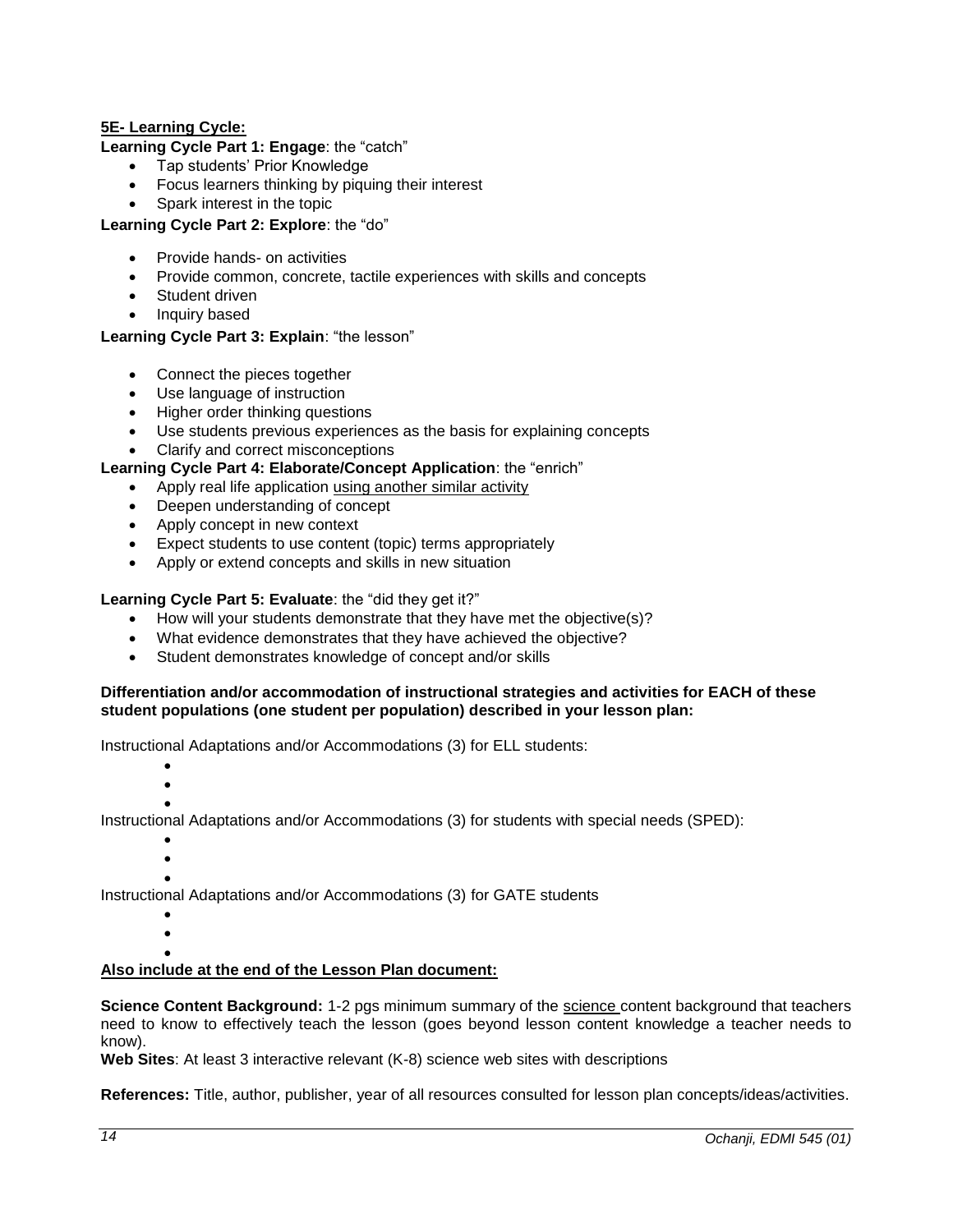## <span id="page-14-0"></span>**5. 5E Hands-on Learning Cycle Science Lesson Presentation – 10 points (See assignment grading rubric on cougar courses) See class schedule for due dates**

Each team will be allocated a maximum of 30 minutes of class time to teach their lesson. Prepare and use a PowerPoint Presentation or a similar presentation platform to present your lesson. The PowerPoint should include all elements of the lesson plan so that peers can see explicitly the flow of the lesson from standards, objectives, and assessment plan, and what you did for each segment of the 5E learning cycle. The presentation should also include a detailed explanation of the science content, as well as a list and definitions of science concepts important to the lesson. Include a list of websites (with short descriptions) that address the science topic and concepts through simulations, graphics and movies. You should have links to these web sites and show examples during the lesson.

**Begin Exploration with students making predictions or answering essential questions or completing a challenge**. You should take the activities "off the paper" and require students to use the science process skills with science manipulatives. **You need to know and demonstrate the stages of the Learning Cycle, or you will not be given credit for your lesson.** Be sure you understand the concepts you are emphasizing, and that you can explain them. The lessons should be developmentally appropriate for K-8 grade students, and should follow the NSTA Safety Guidelines.

Bring one copy of your lesson plan to class for the instructor on the day of your presentation and post a copy of the lesson plan on the online forum of the Cougar Courses page for access by your classmates.

## <span id="page-14-1"></span>**6. 5E Hands-on Learning Cycle Science Lesson Reflection – 5 points: Due one week from the date of your presentation**

After teaching the lesson in class, you should individually complete a lesson reflection. The reflection should describe the how the activities and assessment plan address the learning goals of the lesson and the strengths, weaknesses, and recommendations for improvement. This should be done by responding to the following prompts:

- Describe the learning goals and the activities that you chose to help students make progress towards achieving these goals.
- Explain why you chose these activities for addressing the stated learning goals/needs.
- How effective were the activities in helping students make progress towards achieving the learning goals?
- How effective was your assessment plan in providing information about student progress on the learning goals? Explain the strengths and weaknesses of your assessment in relationship to the learning goals/objectives and the evidence it provided on student learning. If the assessment did not provide sufficient information, what alternative assessments would you put in place based on the potential gaps in student learning assessment?

## **\*Approximately 2 double-spaced pages in length**

## **7. Project Based Learning Exploration Field Trip Activity – 10 points**

<span id="page-14-2"></span>The purpose of this assignment is task is to:

- a. Distinguish the key features of project based learning from the regular science learning lessons by exploring student's learning through reviewing students' project activities.
- b. Explore and evaluate the essential features of inquiry learning by analyzing students' learning experiences, activities and projects.

You will participate in a field trip to a local project based learning school. During your visit, identify one specific project that students are working on. Either by talking to the students, teachers, or by reviewing the students learning tasks describe the specific aspects of the project activities that relate to each of the 5 essential features of inquiry discussed in class by answering the following questions/Prompts (Be sure to take notes and write responses to these questions during the visit. Type and submit your responses to the cougar courses by the stated due date.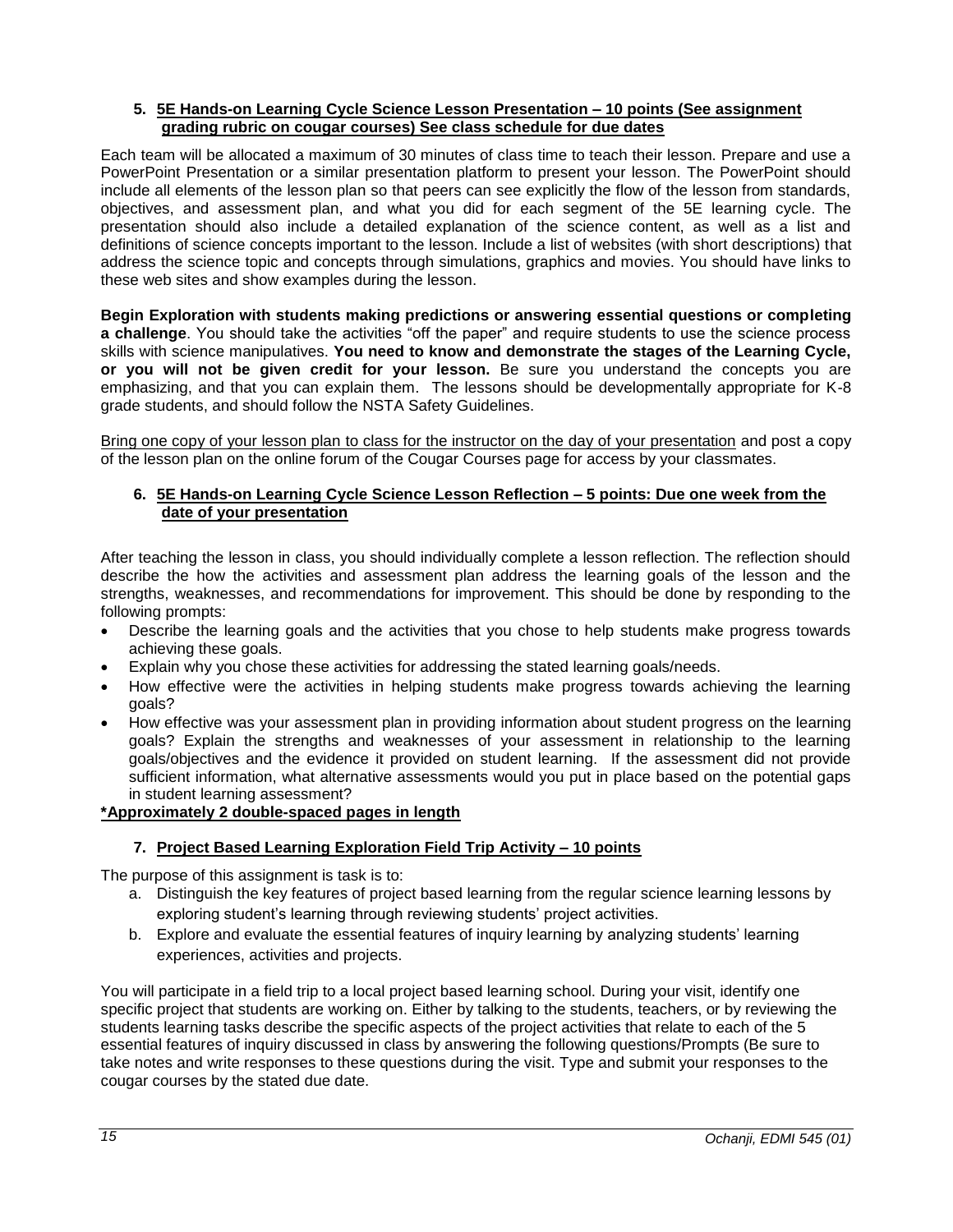## Name of the Project/Activity:

- 1. **Students Purse a clearly defined Scientific Question(s)** What is the scientific question(s) that students are pursuing?
- 2. **Students seek/generate evidence to answer the question** What activities are students undertaking to establish evidence/data necessary to answer the science question?
- 3. **Students generate explanations for the questions using specific evidence they have generated** – What possible explanations will the students generate? What evidence to you see that the data/information generated will help answer the question(s)?
- 4. **Students evaluate their explanations relative to previous/alternative scientific work** What alternative resources do students have access to for comparing and analyzing and evaluating their explanations?
- 5. **Students share/present and justify their explanations –** Are students required to present and justify their findings? What presentation formats are students required to use (if none, what format(s) might they use) to present and justify their findings?

## <span id="page-15-0"></span>**8. Technology Integration & NGSS Activity and Reflection** *– 10 points*

Guest teachers and professors will be sharing a number of technology lessons and activities from their own classrooms. As they present and you try out each of the tools take reflective notes on the following prompts:

At the end of the day, you will submit on Cougar Courses a typed response to the prompts for two of the activities.

Prompt: There are 8 Science and Engineering Practices in the Next Generation Standards listed as:

- 1. Asking questions (for science) and defining problems (for engineering)
- 2. Developing and using models
- 3. Planning and carrying out investigations
- 4. Analyzing and interpreting data
- 5. Using mathematics and computational thinking
- 6. Constructing explanations (for science) and designing solutions (for engineering)
- 7. Engaging in argument from evidence
- 8. Obtaining, evaluating, and communicating information

For your chosen technology lesson presentation explain how the activity in that lesson addresses at least 4 of the Science and Engineering Practices.

#### **9. Integrated Science & Social Studies Unit, Webquest and Presentation–***15 Points*

<span id="page-15-1"></span>This assignment is tied to the Unit Plan Project from other classes. For this assignment, you will plan a unit of instruction for an appropriate grade for an interdisciplinary team that includes science and other subject areas as desired. This unit will be appropriate for approximately two – three weeks of instruction for a heterogeneous elementary classroom as described in EDMI 544. For the science lesson of the unit, you will create a webquest that demonstrates your understanding of organizing web-based resources to specific science lessons. Your task is to think about how you can invite 5-8 grade students to participate in some aspects of your resource project through the use of a webquest.

Procedures to follow for the webquest:

a. Read Chapter 3 in the Friedl Text.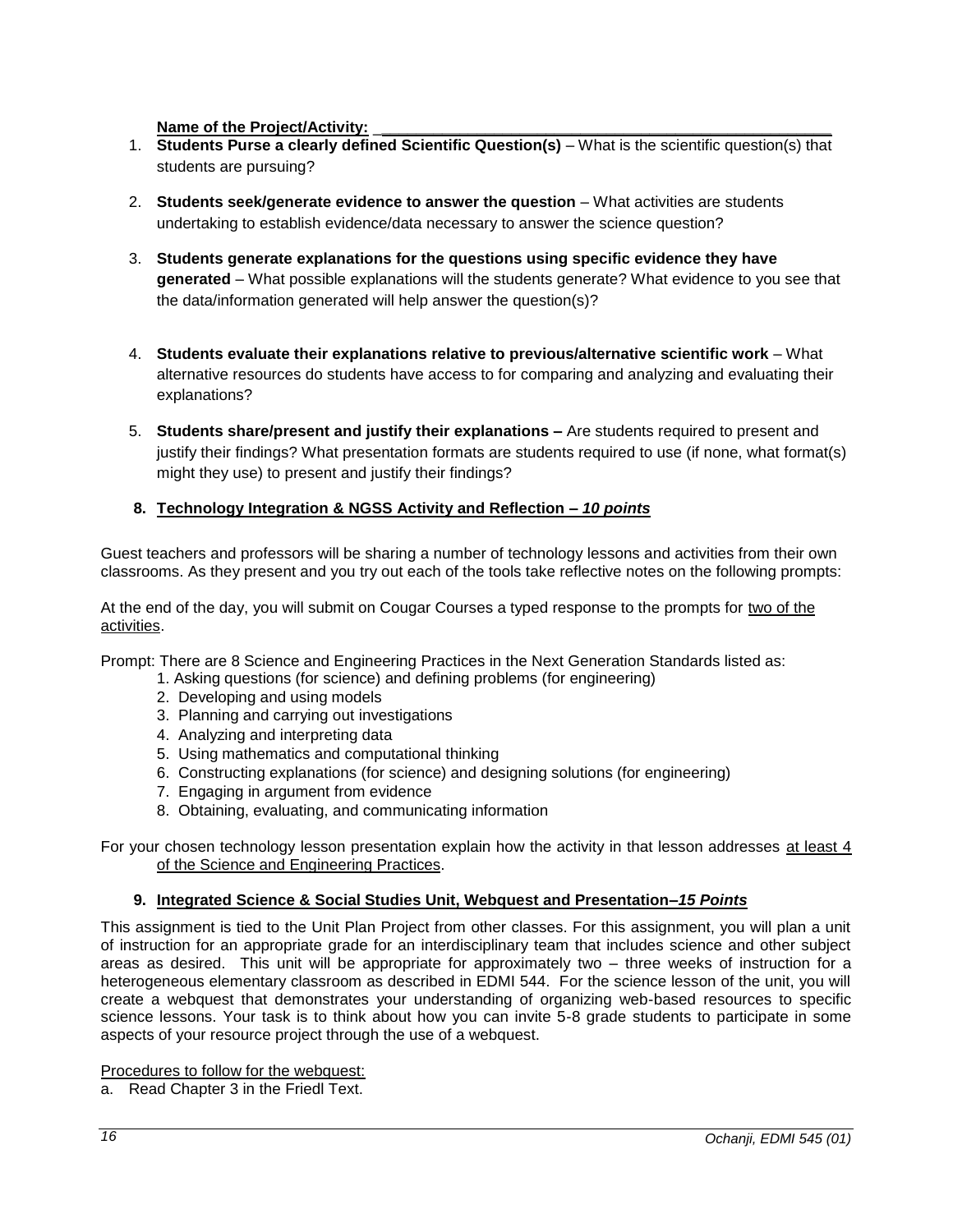b. You will integrate technology in your unit plan by creating a webquest that provides opportunities for 5-8 students to use technology to explore or access the content and/or skills associated with your unit plan theme. Use zunal [\(www.zunal.com\)](http://www.zunal.com/) or a similar webquest creation template. Your webquest must include but not limited to the following:

**Introduction** – Should identify a need that students can relate to and the learning objectives that will be achieved by meeting the need it achieve?

**Task and product** - What will the students do? The activity or task should be such that it solves the need identified in the introduction. It could be a challenge, creation of a product. Describe the problem or challenge to solve or product to create that that you will task to students with the students as your audience. What will be the final product they students will submit?

**Process**: How will the students go about completing the task? Describe the step-by-step process.

**Resources**: What resources (should include web resources) are available for students to complete the task? Note the Zunal allows you to add resources to every section of the webquest.

**Evaluation**: How will the products be assessed and evaluated? Include the rubric that will be used evaluate the final product.

Your final webquest will be submitted as a link through the Cougar Course site and you will share your webquest as part of your unit plan presentation. Credit for this assignment includes the webquest itself, the integrated unit and the presentation.

## <span id="page-16-0"></span>**10.Make-up Assignment: 5 make up points for each missed class or late arrivals/early departures**

By completing this assignment you have the opportunity to offset penalty points for missing up to two entire classes or a combination of up to three late arrivals and/or early departures. Attend a science related informal site or formal event or presentation equivalent in time and effort to one class session (3 hrs). This could be a field trip, museum, lecture or some other equivalent experience that will assist you either directly or indirectly in becoming a science teacher and expands your science knowledge. Your choice! But you may not use an activity attended prior to the first day of this class! However, you may revisit a site you have previously visited.

To complete this assignment: 1) Visit a science related informal site or formal event or presentation; 2. Participate and learn some new scientific knowledge and new ways in which the activity can be used to teach science. Document through pictures and videos or artifact collection where possible 3) Prepare a presentation of your visit documenting what you did for the 3 hours you were at the site that includes supporting evidence of (a) what science ideas and concepts you learned from the visit or presentation and (b) how the visit or presentation can be applied to teaching in K-12 environments. Include the associated standards that the activity addresses; 4) Post your presentation to the Cougar Course site related forum; 5) do a 5 minute PowerPoint presentation to the class during one of the classes. Discuss with the instructor about the class time in which you may do the presentation. The presentation must be done during one of the scheduled class sessions.

## **RESOURCES THAT CAN HELP IN YOUR LEARNING OF SCIENCE CONTENT AND METHODS**

## <span id="page-16-2"></span><span id="page-16-1"></span>**Journals:**

Science Science Scope<br>
Science and Children The Science Teacher<br>
Science and Children The Science Teacher<br>
Sournal of Chemi Science and Children The Science Teacher **Journal of Chemical Education** Science Education School Science and Math Innovations in Science & Technology Education<br>Science News School Science and Mathematics

American Biology Teacher Journal of Research in Science Teaching

#### <span id="page-16-3"></span>**Other Recommended Resources**

Great Explorations in Math & Science (G.E.M.S.) Lawrence Hall of Science. <http://www.lhs.berkeley.edu/GEMS/>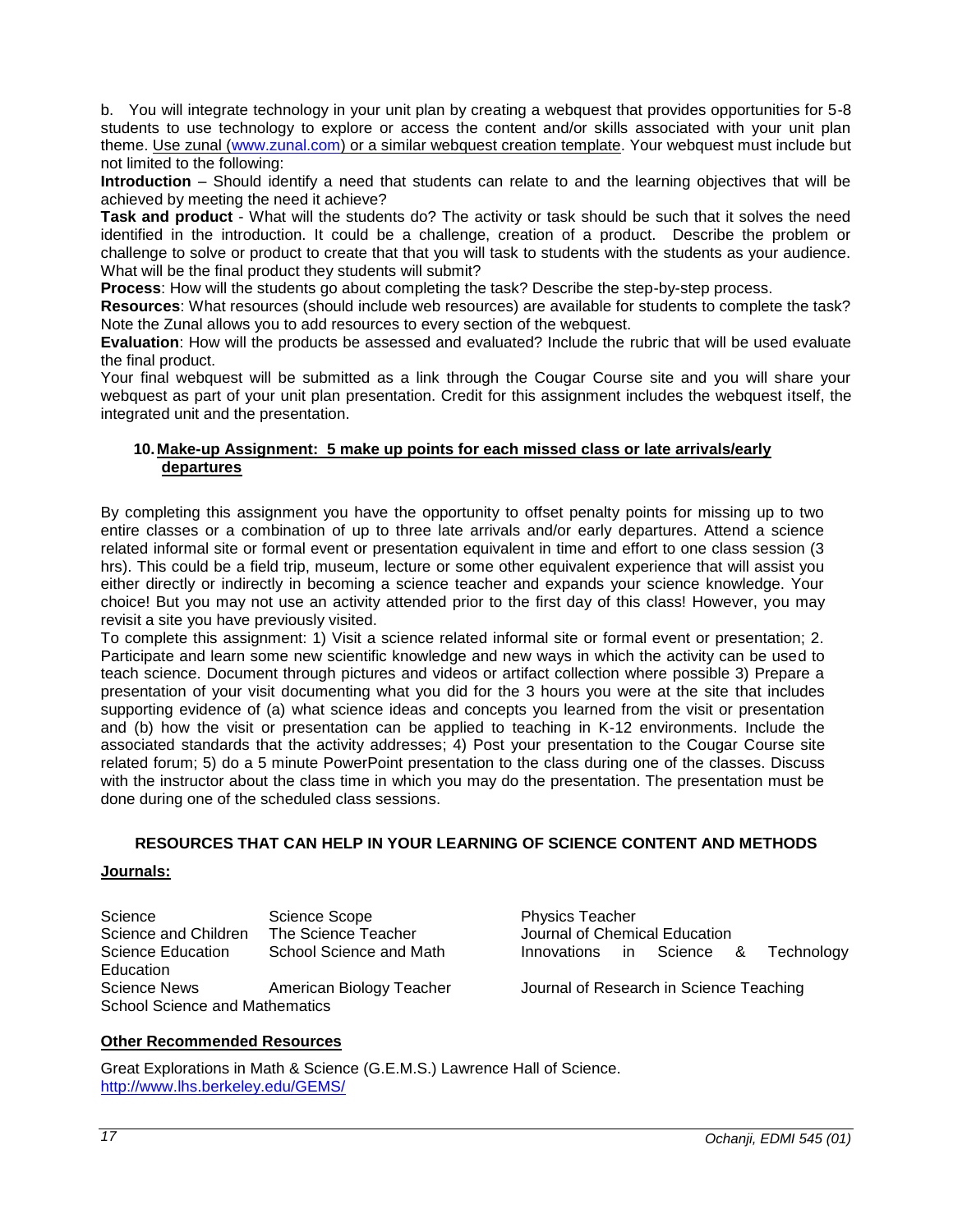Activities Integrating Math and Science. Aims Education Foundation. <http://www.aimsedu.org/>

**NOTE:** You must maintain a B average (3.0 GPA) in your teacher education courses to receive a teaching credential from the State of California. Courses are not accepted if final course grades are below a C+.

## **Exemplary "A" Students**

- 1. Demonstrate serious commitment to their learning, making full use of the learning opportunities available and searching out the implications of their learning for future use.
- 2. Complete all assignments thoroughly, thoughtfully and timely.
- 3. Make insightful connections between assignments and their developing overall understanding of science concepts; continually questioning and examining assumptions in a genuine spirit of inquiry.
- 4. Attends every class, always timely, and shows high level achievement of course goals.
- 5. Display a "can do" attitude, give 100%, and works to help others learn too.
- 6. Contributes a great deal to class environment, showing respect and concern for all members.

## **"B" Students**

- 1. Completes all assignments, all on time, and demonstrates the ability to summarize, analyze, and/or reflect at fairly high levels, showing consistent improvement over time.
- 2. Completes all of the reading assignments and develops thoughtful and fairly thorough responses.
- 3. Produces work that is close to professional level in terms of both content and writing, working to develop a strong command of writing, speaking, planning and presenting.
- 4. Develops presentations demonstrating significant learning.
- 5. Presents confidently and intelligently, demonstrating effective teaching skills.
- 6. Attends every class meeting and is regularly engaged during class.
- 7. Contributes to the positive environment of the class by respecting all members.

*It is expected that students will proofread and edit all their assignments prior to submission. Students will ensure that the text is error-free (grammar, spelling), and ideas are logically and concisely presented. The assignment's grade will be negatively affected as a result of this oversight. Each assignment will be graded*  approximately 80% on content and context (detail, logic, synthesis of information, depth of analysis, etc.), *and 20% on mechanics. All reference/resource citations should use appropriate citation form. Please consult with the American Psychological Association (APA) format in the APA Manual, 6th edition for citation guidance.*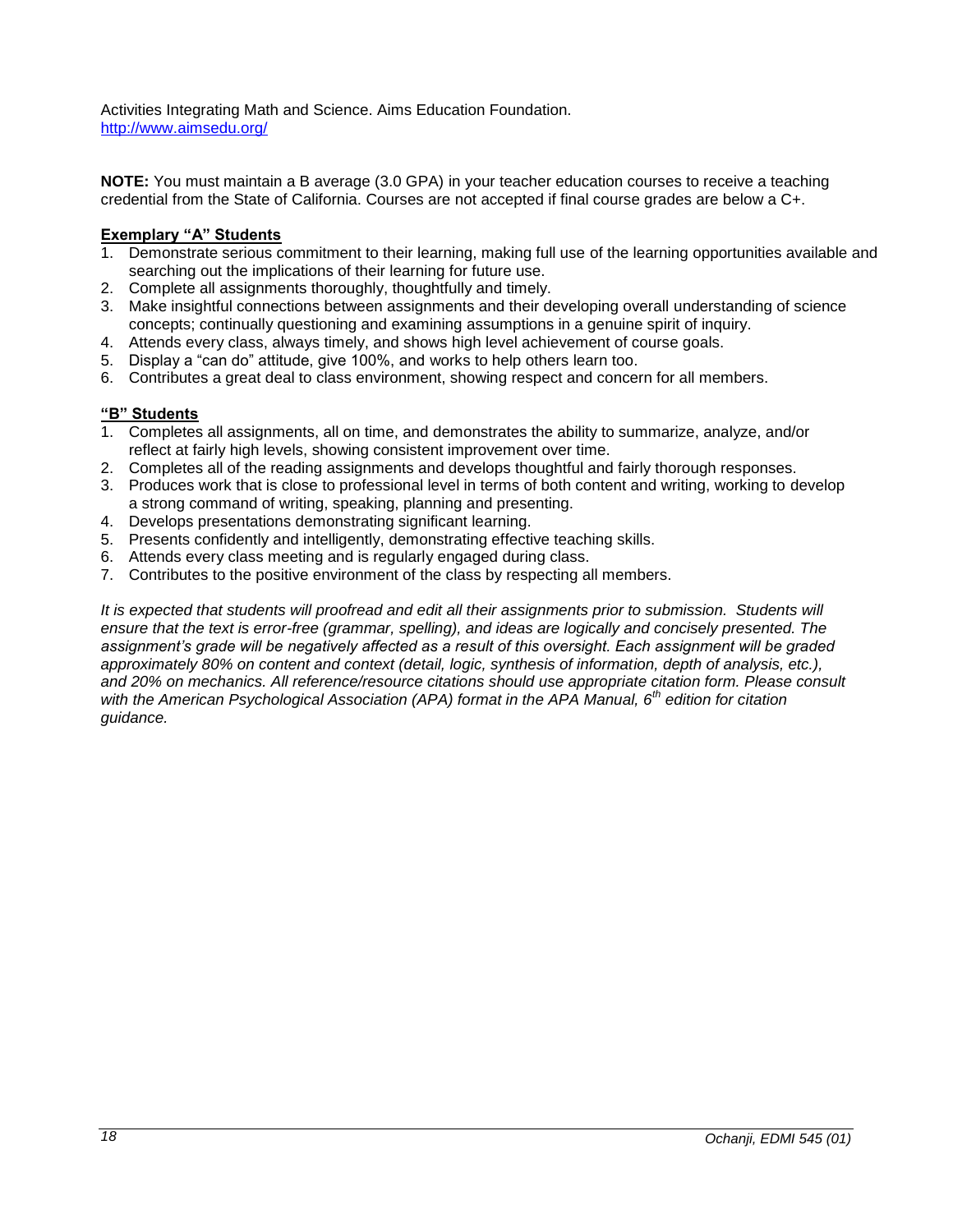## **TENTATIVE CLASS SCHEDULE (UPDATED 1/24/16)**

<span id="page-18-1"></span><span id="page-18-0"></span>

| <b>DATE</b>                              | <b>COURSE TOPICS &amp; ASSIGNMENTS</b>                                                                                                                                                                                                                                                                                                                                                                                                              | <b>Readings and Assignments Due</b>                                                                                                                                                                                                                                                                                                                                                                                                        |
|------------------------------------------|-----------------------------------------------------------------------------------------------------------------------------------------------------------------------------------------------------------------------------------------------------------------------------------------------------------------------------------------------------------------------------------------------------------------------------------------------------|--------------------------------------------------------------------------------------------------------------------------------------------------------------------------------------------------------------------------------------------------------------------------------------------------------------------------------------------------------------------------------------------------------------------------------------------|
| 1/25/2016 A.M.<br><b>Class Session 1</b> | Elements of the Course and Introduction to<br><b>Science Education</b><br>Course Overview: Syllabus and Text<br>Science Content Standards/Framework<br>Overview<br>The Nature of Science                                                                                                                                                                                                                                                            | <b>Bring Syllabus to class</b><br>Read the handout called - The Nature<br>of Science in the Next generation<br>Science Standards - Available on<br>Cougar Courses                                                                                                                                                                                                                                                                          |
| 1/28/2016 A.M.<br><b>Class Session 2</b> | What are the overarching themes that we want<br>our students to learn in science?<br>• NGSS and CA Science Education<br>Framework<br>Focus on NGSS standards<br>Focus on sequencing instruction for NGSS<br><b>Writing Concept Maps</b>                                                                                                                                                                                                             | - Read the handout called How to<br><b>Read the Next Generation Science</b><br>Standards available on Cougar<br>Courses<br>- Bring Next Generation Science<br>Standards book to all classes.<br>Due: NGSS Tasks IA & IB<br>(Individual). Post to Moodle AND<br>bring a copy to class<br><b>DUE: NGSS Task II presentations</b><br>due (team):<br>Post group Lesson Sketch and<br>group PPT to Moodle - (one group<br>member posts for team |
| 2/02/2016 A.M.<br><b>Class Session 3</b> | Sequencing Instruction Via The Learning Cycle<br>How shall we sequence the learning activities<br>so that students can learn the intended themes?<br>Using the Learning Cycle to teach science<br>$\bullet$<br>as inquiry<br>Teaching Science to English Language<br>$\bullet$<br>Learners<br>Teaching Science to Gate and Students<br>$\bullet$<br>with Special Needs<br>Sign-Up for 5E-Lesson Presentations.<br>$\bullet$                         | - Read the handout called The<br>Learning Cycle Handout available on<br>Cougar Courses and bring a copy to<br>class.                                                                                                                                                                                                                                                                                                                       |
| 2/05/2016 A.M.<br><b>Class Session 4</b> | ASSESSMENT IN SCIENCE LEARNING<br><b>CYCLE LESSONS</b><br>What shall we use as the best indicators that<br>students have learned and understand the<br>intended outcomes?<br>Concept Map Sharing #1<br>$\blacksquare$<br>Focus on Lesson Planning<br>$\blacksquare$<br>Focus on Assessments (performance<br>$\blacksquare$<br>assessments, developing criteria for<br>assessing learning and using rubrics)<br>Instructor Led Learning Cycle Lesson | - Read Chapter 4 or 5 or 6 of Teaching<br>Science to Children.<br>- DUE: Concept Map #1 on one of<br>Ch. 4, 5, 6.                                                                                                                                                                                                                                                                                                                          |
| 2/09/2016 A.M.<br><b>Class Session 5</b> | Safety Guidelines for Science Classrooms<br>What safety considerations should be put in<br>place during learning in science classrooms?<br>Share Concept Maps #2<br>Focus on safety in science classes                                                                                                                                                                                                                                              | Read Chapter 7 or 8 or 9 of Teaching<br>Science to Children.<br>DUE: Concept Map #2 on one of Ch.<br>7, 8, 9.                                                                                                                                                                                                                                                                                                                              |
| 2/10/2016 A.M.                           | WRITING LEARNING CYCLE SCIENCE                                                                                                                                                                                                                                                                                                                                                                                                                      | -DUE: 5E-hands-on Lesson Plan                                                                                                                                                                                                                                                                                                                                                                                                              |

<span id="page-18-3"></span><span id="page-18-2"></span>*19 Ochanji, EDMI 545 (01)*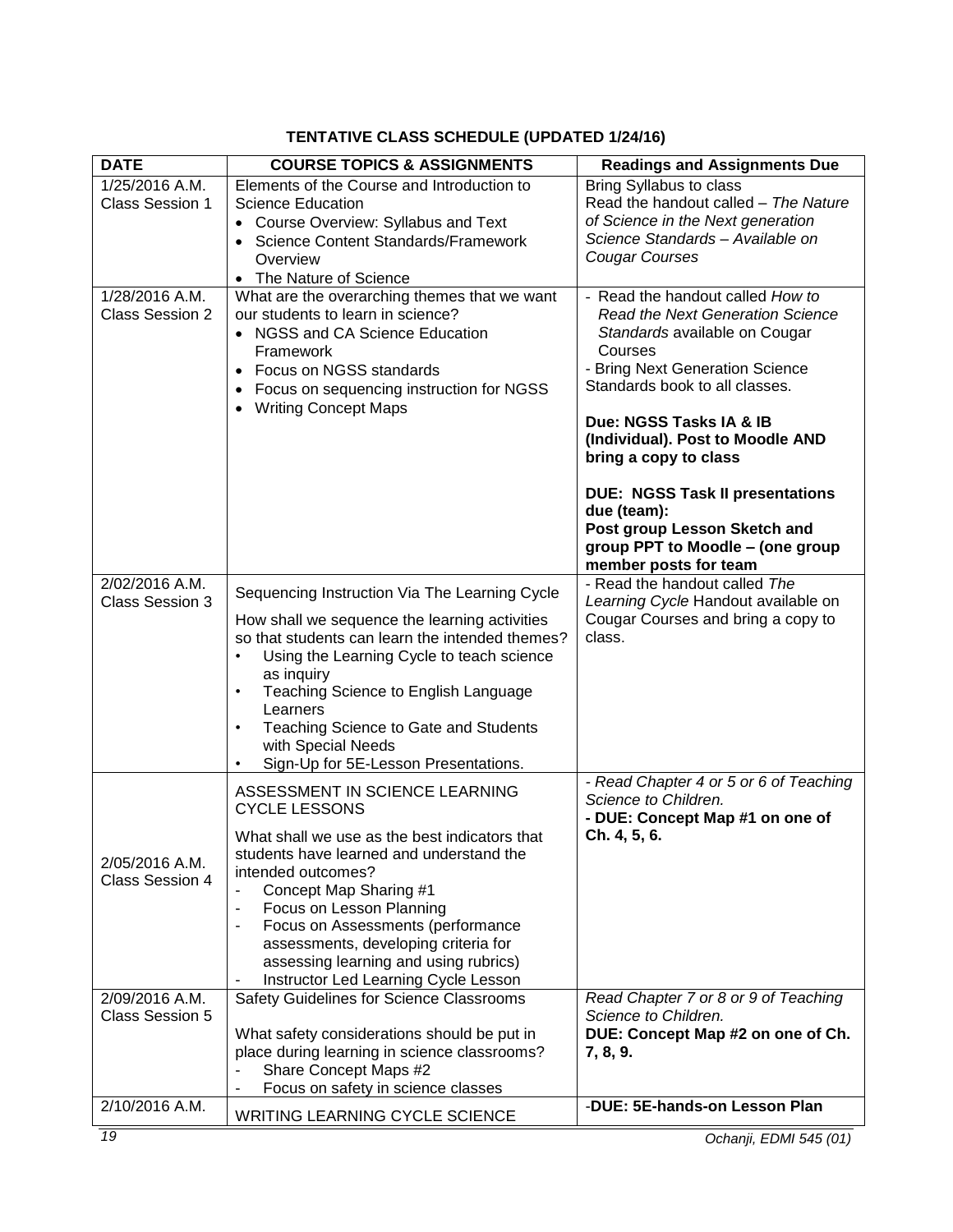| Class Session 6                                | <b>LESSON PLANS</b>                                                                                                                                                                                                                                                                   | <b>Due</b>                                                                                                                                                                                                                                                                                                                                                     |
|------------------------------------------------|---------------------------------------------------------------------------------------------------------------------------------------------------------------------------------------------------------------------------------------------------------------------------------------|----------------------------------------------------------------------------------------------------------------------------------------------------------------------------------------------------------------------------------------------------------------------------------------------------------------------------------------------------------------|
|                                                | Team time for 5E Lesson Plan/Presentation<br>(time permitting)                                                                                                                                                                                                                        |                                                                                                                                                                                                                                                                                                                                                                |
| $2/16/2016$ A.M.<br>Class Session 7            | <b>Hands on Learning Cycle Lesson</b><br><b>Presentations</b><br>What Activities of teaching shall we use to make<br>the content accessible to ALL students?<br>- Share Concept Maps #3<br>- Team 1 The 5E Science Lesson Presentation<br>- Team 2 The 5E Science Lesson Presentation | - Read Chapter 10 or 11 or 12<br>- DUE: Concept Map #3 on one of<br>Ch. 10, 11, 12 due<br>-Hands-on lesson Presentations x 2                                                                                                                                                                                                                                   |
| 2/19/2016 A.M.<br><b>Class Session 8</b>       | <b>Hands on Learning Cycle Lesson</b><br><b>Presentations</b><br>What Activities of Teaching shall we use to<br>make the content accessible to ALL students?<br>- Share Concept Maps #4<br>- Team 3 The 5E Science Lesson Presentation<br>- Team 4 The 5E Science Lesson Presentation | Read Chapter 13 or 14 or 15<br>- CONCEPT MAP #4 on one of Ch.<br>13, 14, 15 due<br>-Hands-on lesson Presentations x 2                                                                                                                                                                                                                                          |
| 2/22/2016 A.M.<br><b>Class Session 9</b>       | <b>Hands on Learning Cycle Lesson</b><br><b>Presentations</b><br>What Activities of Teaching shall we use to<br>make the content accessible to ALL students?<br>- Share Concept Maps #5<br>- Team 5The 5E Science Lesson Presentation<br>- Team 6 The 5E Lesson Presentation          | - Read Chapter 16 or 17 or 18<br>- DUE: Concept Map #5 on one of<br>Ch. 16, 17, 18<br>- Hands-on lesson Presentations x2<br>-DUE 2/23: Hands-on Lesson<br>Reflection from 1 <sup>st</sup> presenters<br>- DUE 2/26: Hands-on Lesson<br>Reflection from 2 <sup>nd</sup> presenters<br>- DUE 2/29: Hands-on Lesson<br>Reflection from 3 <sup>rd</sup> presenters |
| $3/01/2016$ A.M.<br><b>Class Session</b><br>10 | - Share Concept Maps #6<br>-Writing Science Web Quests & Technology for<br>science Teaching<br>- Informal Science Site Visit Presentations                                                                                                                                            | - Read Chapter 19 or 20 or 21<br>- DUE: Concept Map #6 on one of<br>Ch. 19, 20, 21<br>Read Chapter 3 of Teaching Science<br>to Children                                                                                                                                                                                                                        |
| $3/02/2016$ A.M.<br><b>Class Session</b><br>11 | <b>Project Based Learning</b><br><b>Current Issues in Science Education &amp; Scientific</b><br>Community<br>Adapting Science curriculum for children with<br><b>Special Needs</b><br>- Informal Science Site Visit Presentations                                                     |                                                                                                                                                                                                                                                                                                                                                                |
| 3/08/2016 A.M.<br><b>Class Session</b><br>12   | <b>HTH Field Trip</b>                                                                                                                                                                                                                                                                 | <b>Due: PBL Exploration Assignment</b>                                                                                                                                                                                                                                                                                                                         |
| 3/11/2016 A.M.<br><b>Class Session</b><br>13   | Guest Speakers - Technology Integration &<br><b>NGSS Activity and Reflection</b>                                                                                                                                                                                                      |                                                                                                                                                                                                                                                                                                                                                                |
| 3/11/2016 P.M.<br><b>Class Session</b><br>14   | Guest Speakers - Technology Integration &<br><b>NGSS Activity and Reflection</b>                                                                                                                                                                                                      | Due: Technology Integration &<br><b>NGSS Activity and Reflection</b>                                                                                                                                                                                                                                                                                           |
| 3/15/2016 P.M.<br><b>Class Session</b><br>15   | Unit Plan/Webquest Presentations<br><b>Course Review and Reflection</b>                                                                                                                                                                                                               | <b>DUE: Unit-based WebQuests</b><br><b>DUE: Unit-based WebQuests</b><br>Presentations                                                                                                                                                                                                                                                                          |

**NOTE: While this syllabus is carefully planned, it may be modified or adjusted at any time in response to the learning needs of the class.**